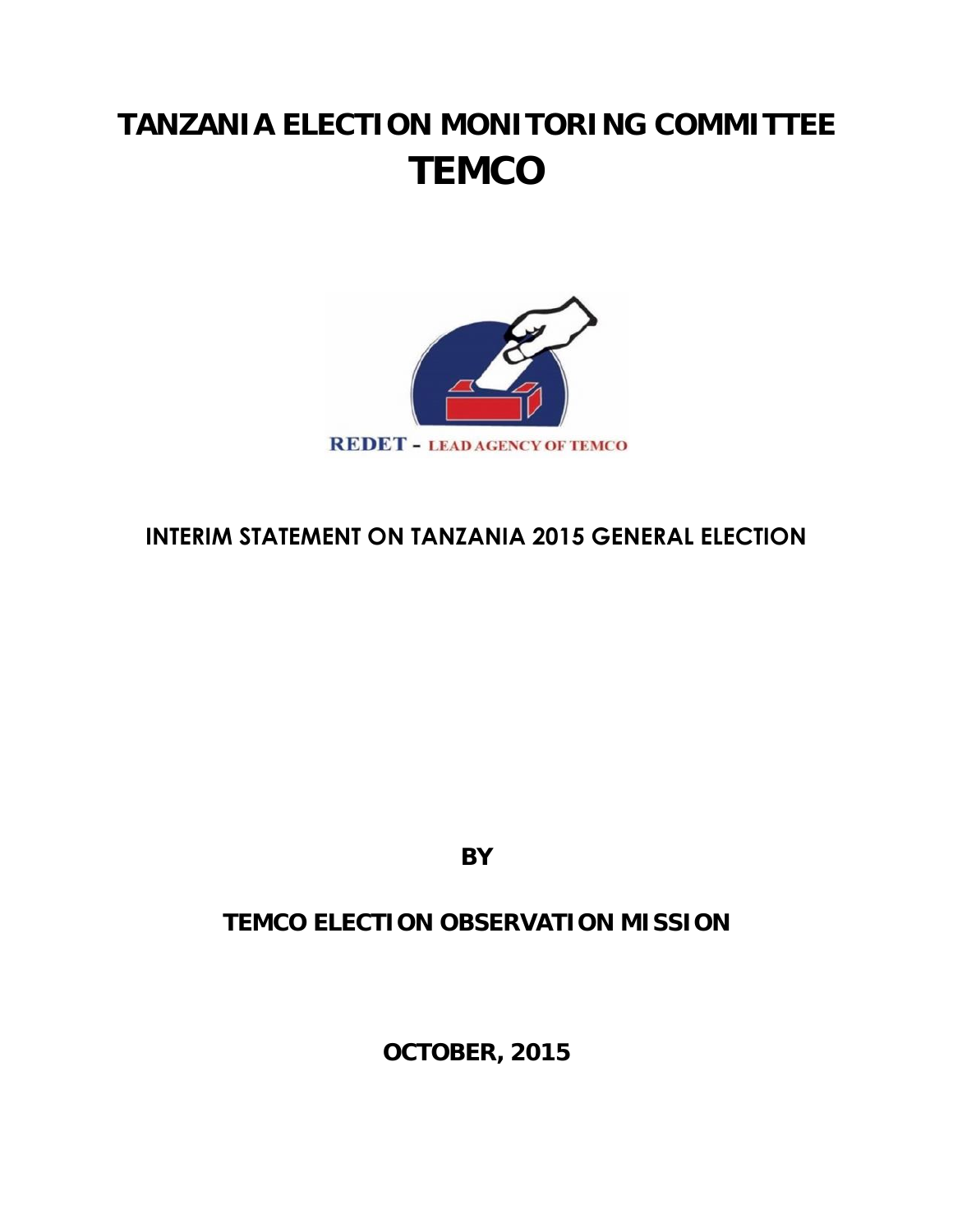**List of acronyms and abbreviations**

| ACT-Wazalendo | Alliance for Change and Transparency                         |
|---------------|--------------------------------------------------------------|
| <b>ADC</b>    | Alliance for Democratic Change                               |
| <b>BVR</b>    | <b>Biometric Voter Registration</b>                          |
| <b>CCM</b>    | Chama cha Mapinduzi                                          |
| <b>CEMOT</b>  | Coalition on Election Monitoring and Observation in Tanzania |
| CHADEMA       | Chama cha Demokrasia na Maendeleo                            |
| <b>CUF</b>    | <b>Civic United Front</b>                                    |
| <b>EMB</b>    | <b>Election Management Body</b>                              |
| EOC           | <b>Election Observation Centre</b>                           |
| <b>ICT</b>    | Information Communication Technology                         |
| ID            | <b>Identity Card</b>                                         |
| <b>LHRC</b>   | Legal and Human Rights Centre                                |
| <b>LTOs</b>   | Long Term Observers                                          |
| NCCR-Mageuzi  | National Convention for Constitutional Reforms               |
| <b>NDI</b>    | National Democratic Institute                                |
| <b>NEC</b>    | National Electoral Commission                                |
| <b>NIDA</b>   | National Identification Authority                            |
| <b>NLD</b>    | National League for Democracy                                |
| <b>OMR</b>    | <b>Optical Mark Recognition</b>                              |
| <b>OSIEA</b>  | Open Society Initiative for Eastern Africa                   |
| <b>OTEP</b>   | <b>Observation of Tanzania Electoral Processes</b>           |
| <b>PNVR</b>   | Permanent National Voter Register                            |
| <b>REDET</b>  | Research and Education for Democracy in Tanzania             |
| <b>STO</b>    | <b>Short Term Observer</b>                                   |
| TANU          | Tanganyika African National Union                            |
| <b>TACCEO</b> | Tanzania Civil Society Consortium for Election Observation   |
| <b>TCD</b>    | Tanzania Centre for Democracy                                |
| <b>TEMCO</b>  | Tanzania Election Monitoring Committee                       |
| <b>TLP</b>    | Tanzania Labour Party                                        |
| <b>UDP</b>    | <b>United Democratic Party</b>                               |
| <b>UKAWA</b>  | Umoja wa Katiba ya Wananchi (Coalition of Defenders of the   |
|               | Peoples' Constitution)                                       |
| <b>USAID</b>  | United States Agency for International Development           |
| <b>VIC</b>    | Voter Identity Card                                          |
| ZEC           | Zanzibar Electoral Commission                                |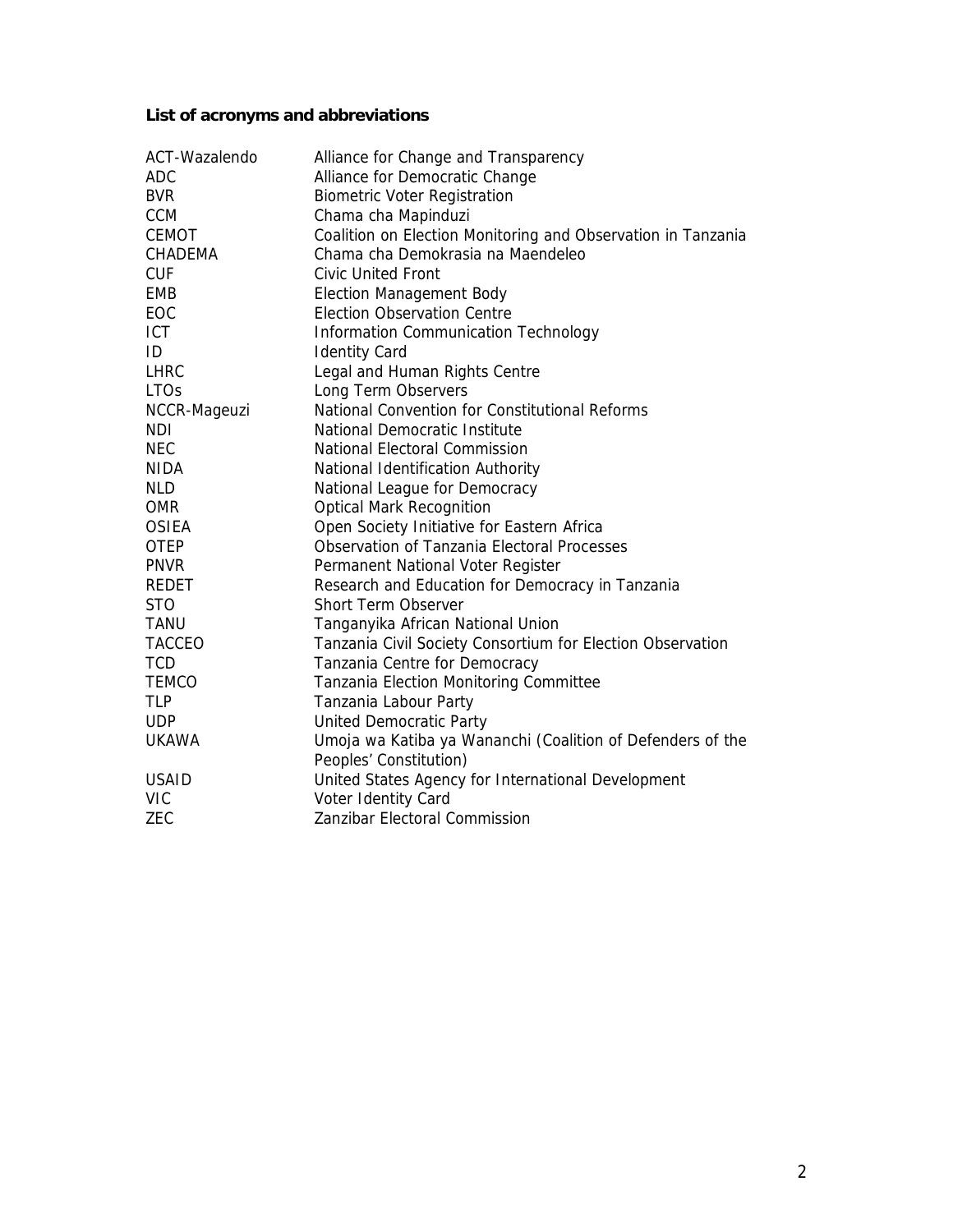## **1. Introduction**

In 2015, Tanzania held its fifth general election after the country had reverted to political pluralism, which culminated into a multiparty political system. From 1965 to 1990, only one party (TANU and CCM from 1977) participated in the union general elections and Zanzibar elections. After the re-introduction of a multiparty political system, the general elections have attracted the participation of many political parties.

In 1995, four political parties had candidates for the presidential elections and thirteen political parties in parliamentary elections. In 2000, four political parties had candidates for the presidential elections and 13 parties in parliamentary elections. In 2005 10 political parties had candidates for the presidential elections and 18 parties in parliamentary elections. In 2010, seven political parties had candidates for the presidential elections and 18 parties in parliamentary elections. In 2015, eight political parties had candidates for the presidential elections and 22 parties in parliamentary elections; however, four political parties - CHADEMA, CUF, NCCR- Mageuzi and NLD - had created a coalition/alliance and agreed on a formula of nominating a single candidate to stand for the coalition for the union presidential elections, Zanzibar presidential race, members of parliament, members of the house of representatives and councillors levels.

This Interim Statement is intended to provide the initial assessment of the Tanzania 2015 general elections in the light of the findings by TEMCO election observation group. The statement highlights the preliminary findings and recommendations with a view to strengthening the electoral institutions and improving the quality of future electoral processes in Tanzania.

The Interim Statement has ten sections. Section one provides the introductory remarks; section two covers the political context and the election environment; while sections three and four respectively address the methodology and approach as well as the legal and institutional regimes governing general elections in Tanzania. Issues related to the management of the electoral process are outlined in section five; section six delves into voter education initiatives for the general election; section seven is an overall assessment of the Tanzania 2015 general elections; section eight is specifically devoted on Zanzibar elections; while section nine concludes the statement and makes preliminary recommendations to different electoral stakeholders. The last section acknowledges and recognises the different international and local stakeholders for their contribution to the election observation mission. TEMCO will shortly produce a comprehensive narrative report on its findings regarding the Tanzania 2015 general elections.

- **2. Political context and electoral environment** The period preceding the 2015 elections was characterised by a number of political developments, as listed below.
	- i. Clear division of the electorate and key actors in the Tanzania political milieu on the proposed constitution. The ruling party, Chama cha Mapinduzi and its supporters were in favour of the proposed constitution while the opposition under the coalition of defenders of the people's constitution, i.e. UKAWA,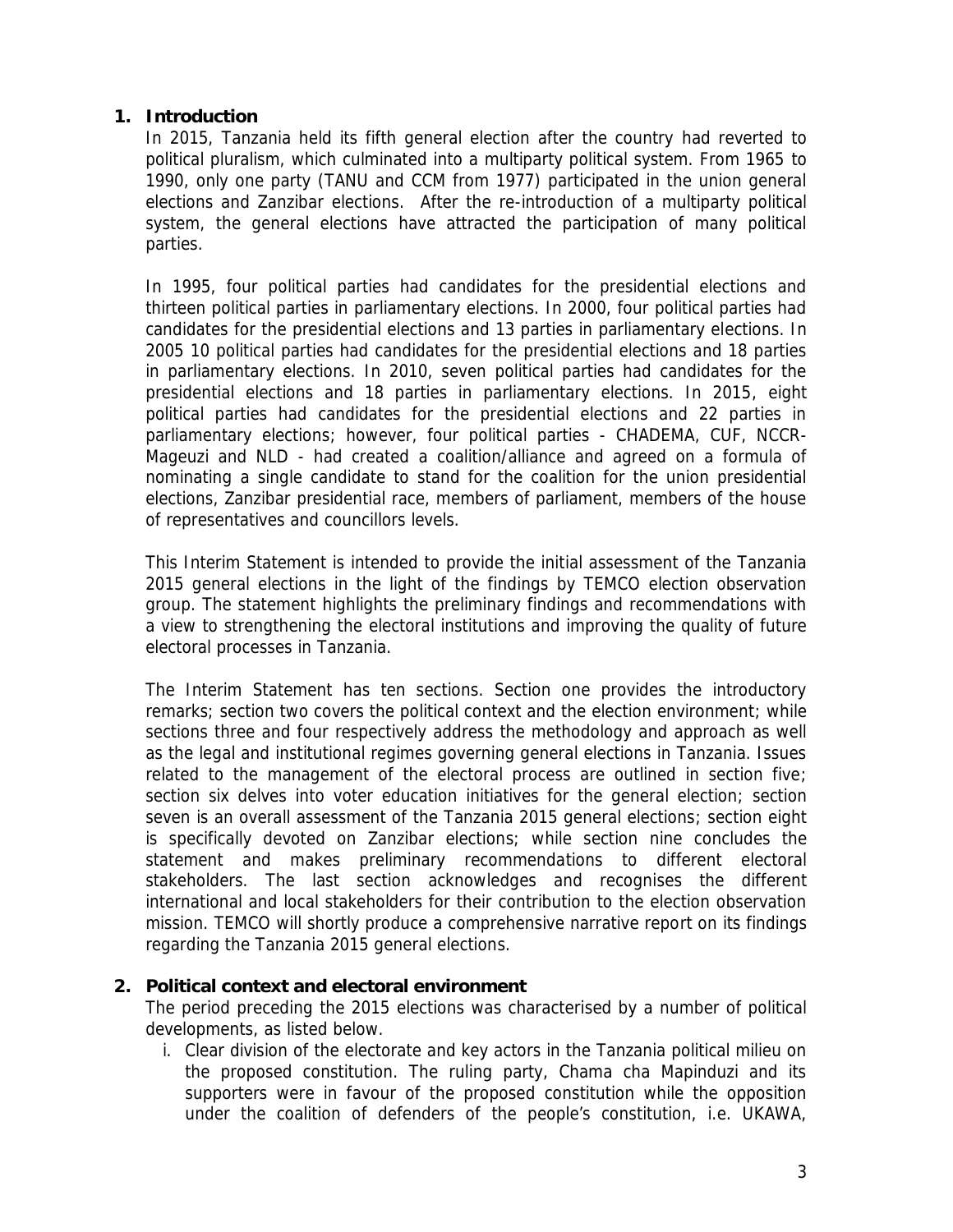opposed the proposed constitution. The major area of contention fundamentally emanates from the structure of the union. Whereas CCM is in favour of maintaining the status quo, i.e. current two-government system, UKAWA advocates for a three-government structure.

- ii. The decision by the coalition of the people's constitution known as UKAWA, consisting of four political parties, namely CHADEMA, CUF, NCCR-Mageuzi and NLD to nominate candidates to represent the coalition at all levels in the October, 2015 elections.
- iii. Failure of the 'gentlemen agreement' between President Jakaya Kikwete and the TCD aimed at improving the fairness and transparency of the upcoming elections, including: (i) the formation an independent electoral commission; (ii) the participation of independent candidates in the elections; (iii) 50%-plus one minimum provision for the presidential election instead of a simple majority; (iv) the option of challenging presidential electoral results in court, and (v) the suspension of the constitutional review process and resumption of the same after the 2015 elections.
- iv. Dominance of one party, CCM, since the country attained independence in 1961; the party that had won all presidential elections and had the majority seats in the union parliament, house of representatives, local councils and grass roots.
- v. Inadequate improvements in intraparty democratic practices in some political parties, which had culminated into intolerance of dissenting views, leading to expulsion and in some cases the establishment of new political parties. Two new political parties, ACT-Wazalendo and ADC, are a product of intraparty conflicts in CHADEMA and CUF, respectively.
- vi. Stiff competition among and between CCM members who vied for the party's nomination to stand for the party in general election at various levels. For instance, 42 members including 14 ministers applied to be considered for nomination in the union presidential elections.
- vii. Unexpected outcomes following the intra-party nomination processes in CCM and UKAWA coalition member parties, particularly CHADEMA and CUF. In CCM, Edward Ngoyai Lowasa (former Prime Minister), Frederick Tluway Sumaye (former Prime Minister), Kingunge Ngombale Mwiru, one deputy minister and three regional party chairmen defected from CCM to CHADEMA. Edward Lowassa became UKAWA's presidential candidate. In CHADEMA and CUF, some of its top leaders opted out in protest of the process leading to the selection of the presidential candidate for the coalition. The Secretary General of CHADEMA, Dr. Wilbroad Slaa, who had stood for the party in the 2010 elections and who was expected to stand for the party in the 2015 presidential election race, unceremoniously resigned from active party politics. Again, the CUF Chairman, Prof. Haruna Lipumba, decided to resign from his position only to stay as an ordinary party member.
- viii. Imbalance of power among political parties. In 2015 general elections, CCM had 186 and 28 constituency seats in the Union Parliament and House of Representatives, respectively; CUF had 24 and 22 seats in the Union Parliament and House of Representatives, respectively; CHADEMA 23 seats; NCCR-Mageuzi 4 seats; UDP 1 seat; and TLP 1 seat. This also had implications on the access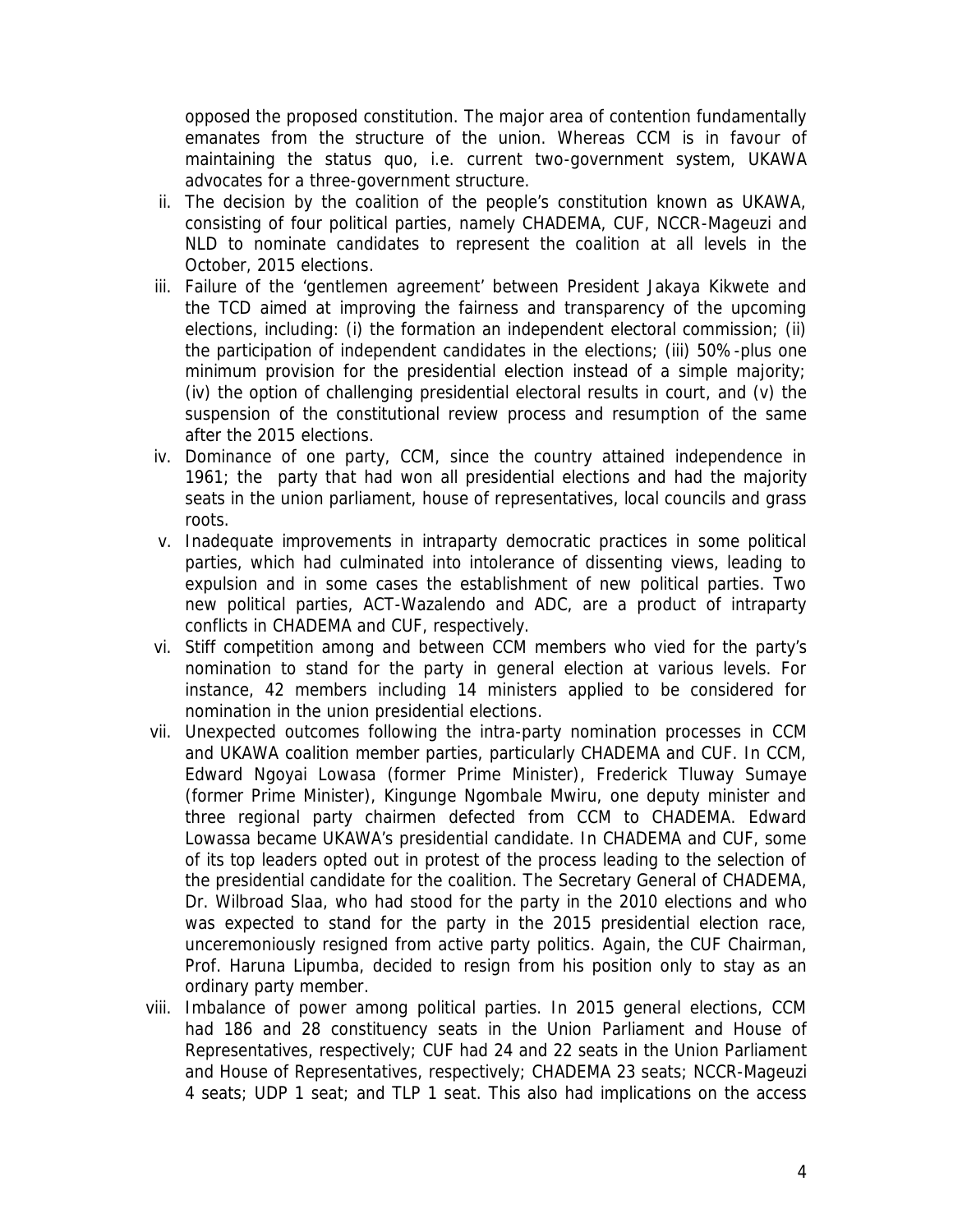to financial resources from government. The more seats a party had, the bigger the share of government subventions.

Regarding the overall political environment during the 2015 general elections, TEMCO election observation mission was heartened to note that the country remained generally peaceful, with political parties, candidates and the public demonstrating a high degree of political tolerance. This enabled citizens to enjoy the full range of civil liberties and freedoms enshrined in the Constitution during the electoral period. The political environment was conducive enough to enable/facilitate the conduct of democratic elections.

# **3. Legal and institutional frameworks**

The legal framework governing general elections in the United Republic of Tanzania is derived from the Constitution of the United Republic of Tanzania (1977). The National Elections Act (CAP 343) and its amendment provide for the law regulating the election of the President of the United Republic of Tanzania and elections to the National Assembly. The local government council elections are held under the Local Authorities Elections Act (CAP 292) of 1979 and related regulations. Moreover, the union elections are also governed by the Election Expenses Act, No. 6 of 2010, which makes provisions for the funding of electoral processes, with a view to controlling the use of funds and prohibited practices. In addition, the legislation makes provisions for allocation, management and accountability of election funds.

Elections in Zanzibar are governed by the Zanzibar Constitution (1984) and the Elections Act No. 11 of 1984 and its amendments.

There are two Election Management Bodies in Tanzania, namely the National Electoral Commission (NEC) which is empowered to manage the Union elections. The members of the commission are appointed by the President of the United Republic of Tanzania and they carry out their mandates as stipulated in the electoral legislation. Some electoral stakeholders are not satisfied with the law governing union elections in Tanzania. There are perceptions and concerns that the legislation has some inadequacies; the major ones have been outlined below.

- i. NEC has inadequate autonomy to execute its mandate in a manner that is impartial. This concern emanates from the fact that the chairperson, his/her deputy, the commissioners and director of elections are all appointed by the President who is the chairperson of a political party, and in some instances he/she may be a candidate in the union presidential election.
- ii. NEC does not have staff specifically dedicated for its duties and responsibilities. It relies heavily on local government officers who serve at the pleasure of the President. The loyalty of local government servants is to their employer not to the Commission.
- iii. The law does not provide for independent candidature, it requires a candidate to be nominated by a political party; consequently, this infringes civil and political rights.
- iv. The law excludes the Diaspora to register as voters as well as to stand as candidates.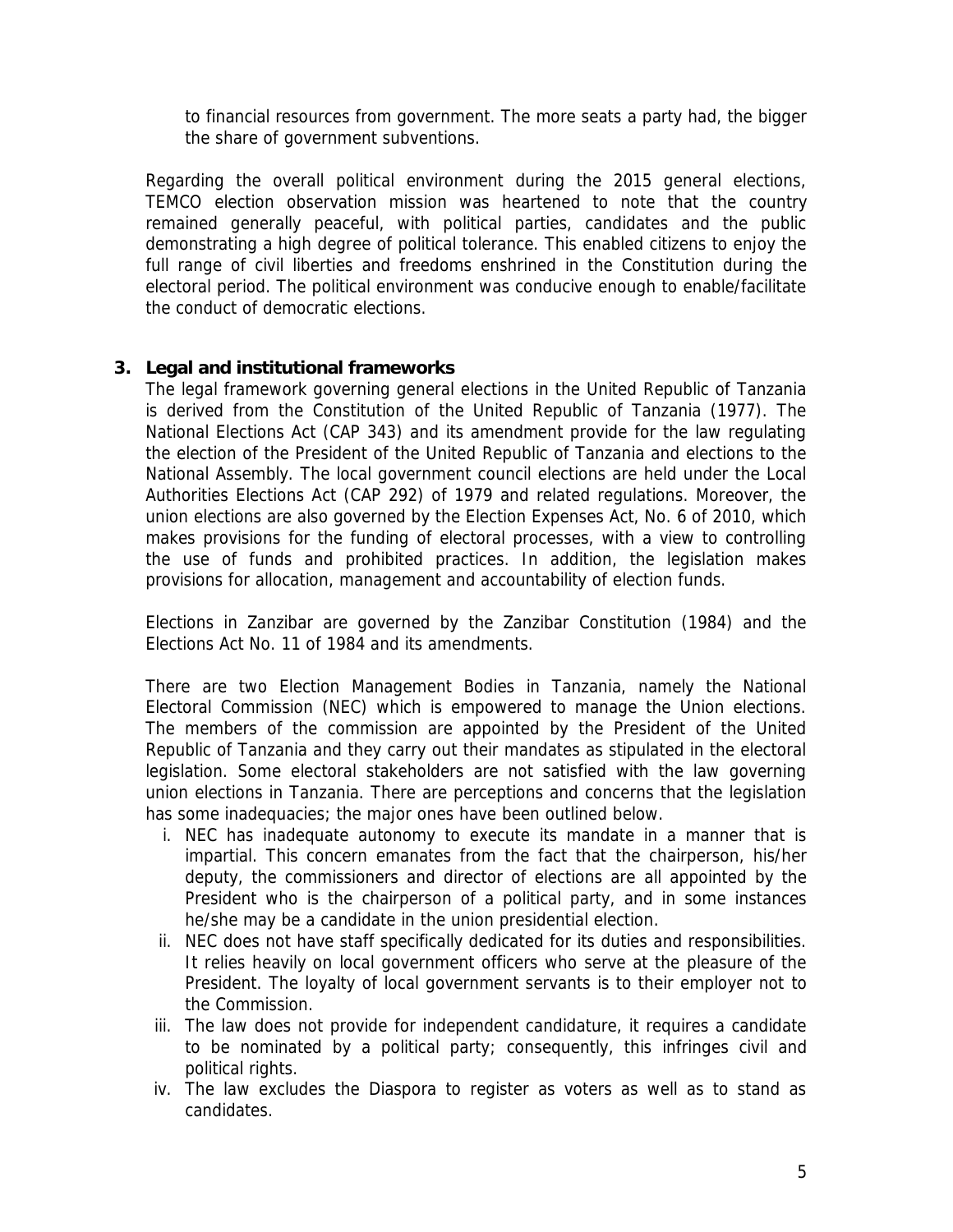- v. Inmates serving less than a six months sentence and people who are admitted in hospital for treatment are denied the opportunity to vote. While the electoral legislation neither precludes nor disqualifies these two groups from registration and voting, it does not make any special accommodation to their circumstance.
- vi. The structures and mechanisms for effective enforcement of the Election Expenses Act, 2010, are inadequate.

Overall, the legislation governing general elections in Tanzania is neither obnoxious nor draconian. The electoral laws and institutional arrangements, by and large, guarantee universal suffrage. The legal framework and institutional arrangement do not significantly deviate from acceptable international electoral norms and standards; however, there are provisions in the legislation which require a review in order to enhance the confidence and trust of major electoral stakeholders in the legal and institutional arrangements as well as attaining credible, free and fair elections.

**4. Approach and methodology**

The observation of Tanzania's 2015 elections had two mutually supporting stages. Stage one involved the observation of the voter registration process which for the first time used the Biometric Voter Registration technology. Stage two included observation of the other components in the electoral cycle.

In the first stage, TEMCO trained and deployed 163 Long Term Observers (LTOs) for 21 days to observe the voter registration process using the BVR system in 140 local government authorities, 1,216 wards and 9,728 voter registration stations on Tanzania Mainland; and 11 districts, 88 Shehias and 704 registration centres in Zanzibar. The voter registration process was observed in all local government authorities located in boarder regions, including Kagera, Kigoma, Katavi, Rukwa, Mbeya, Mtwara, Ruvuma, Tanga, Kilimanjaro, Arusha, Mara and all major towns. Two sets of instruments were used to collect relevant information related to the BVR exercise.

In the second stage, a total of 150 LTOs were selected, trained and deployed for 44 days to observe the election campaigns and used that period to gather data on the electoral processes that were carried out before the campaigns. These included the demarcation of electoral boundaries (constituencies and wards), intraparty nominations, nominations by NEC and ZEC. The LTOs used two sets of instruments: (i) CEMOT's EOC instrument with closed-ended items which captured data on the pre-election day activities. The information was submitted online to CEMOT on a daily basis using *Magpi* software applications for analysis; and (ii) TEMCO instrument which had both closed and open-ended items for capturing qualitative and quantitative pre-campaign and campaign information to be used mainly in the comprehensive narrative report. On the election day, the LTOs also observed the voting, vote counting, as well as the declaration of the results and the ensuing post election events/episodes.

Moreover, 7,350 Short Term Observers (STOs) were deployed in 7,350 polling stations located in 150 constituencies on Tanzania Mainland (6,646) and Zanzibar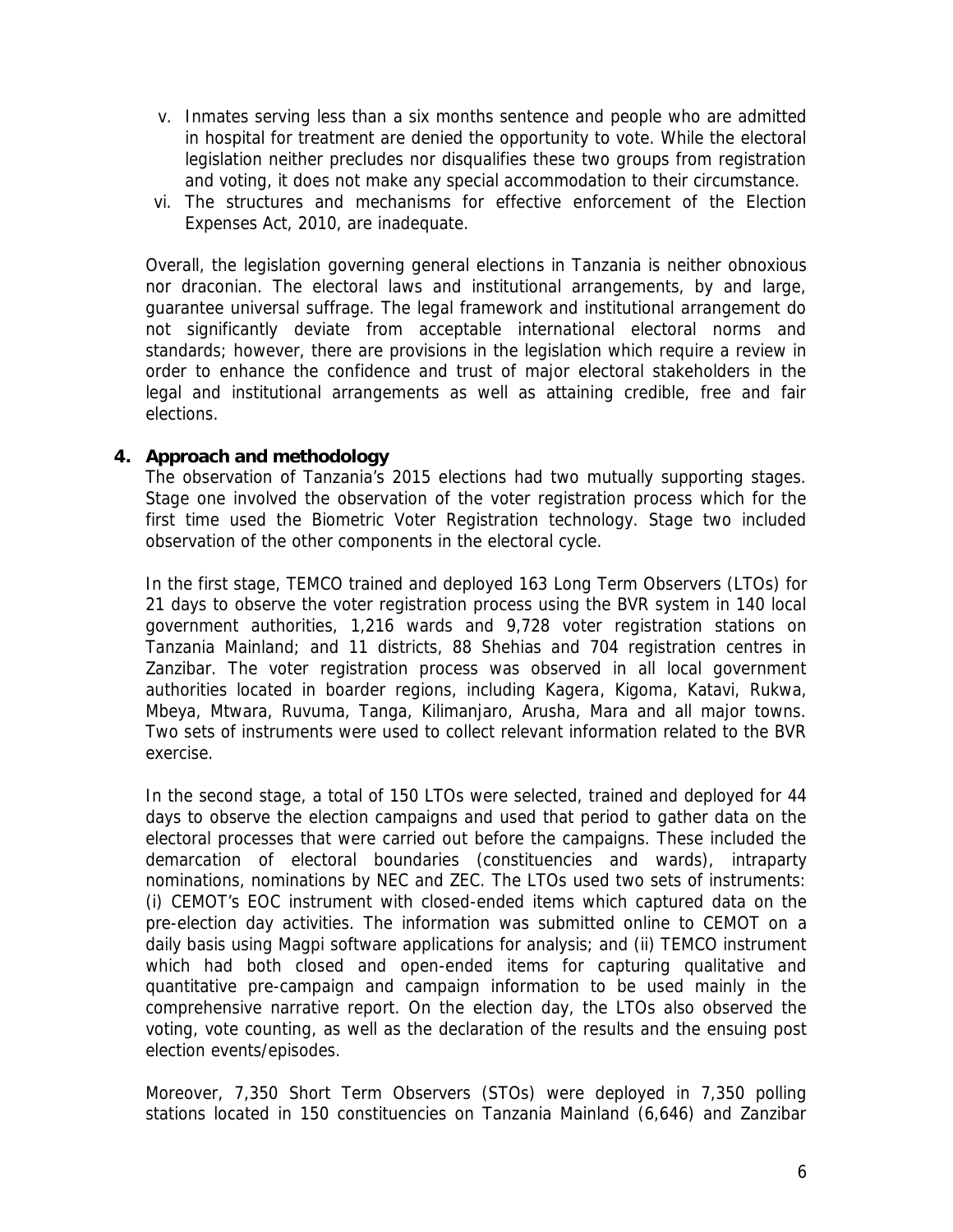(704). The STOs had two sets of data collection tools: (i) CEMOT instrument for gathering data on the Election Day. The instrument had 69 closed-ended questions. The responses were submitted to CEMOT' EOC by mobile telephones using short cum "sms" messages; (ii) TEMCO instrument which had closed-ended and open ended questions on the election day. The responses will be analysed to generate data for the narrative comprehensive report.

Interviews with the electoral officers at different levels and leaders of political parties were also used to generate information on the electoral processes. The LTOs and TEMCO experts reviewed the Constitutions of the United Republic of Tanzania and Zanzibar, legal and institutional frameworks governing elections in Tanzania as part of its methodology.

For the purpose of this interim statement, the LTOs and STOs were required to carry out rapid assessments of the nomination, campaigns and election-day activities (up to declaration of some results) and wire them to TEMCO headquarters in Dar es Salaam. These rapid assessments provided the trend of the three electoral processes and enabled us to predict the extent to which the total electoral process could be considered "*free and fair"*. They were asked to score each of the three electoral steps as follows:

- i. 0% or letter grade 'F', to mean an election (or electoral step) which has failed totally in terms of management, compliance with electoral rules, code of conduct and fairness; and therefore it does not come to normal finality. TEMCO awards such an election an **"***Aborted Election*" certificate.
- ii.  $1 39\%$  or letter grade 'E', to mean an election (or electoral step) with so many managerial problems and irregularities that most major stakeholders (voters, candidates, parties) reject or are likely to reject the final results. It is awarded a "*Totally Mismanaged Election"* certificate.
- iii. 40 49% or letter grade 'D', to mean that the election process has acts of violence, intimidation, favouritism, corruption, etc. The deserving award is "*Unfree and Unfair Election*" certificate.
- iv. 50 59% or letter grade 'C', to mean the election permits free participation of stakeholders (voters, candidates, parties, others), but there are many instances where bigger parties (or especially the ruling party) break the rules with impunity. That is to say, the election is "*Free But Not Fair Election*" certificate.
- v. 60 79% or letter grade 'B', to mean an election (or electoral step) which is generally free and fair, but still has short-comings which work against fortunes of some stakeholders (voters, candidates, parties, etc.). It is a "*Qualified Free and Fair Election"* certificate.
- vi. 80 100% or more or letter grade 'A', to mean an election with only a few short-comings which do not affect the overall results. It is a "*Clean, Free and Fair Election*" certificate.

# **5. Management of the electoral processes**

The management of the electoral process in Tanzania is vested in the hands of NEC and ZEC. Ahead of the 2015 general elections, NEC had accomplished a number of important activities that provided the direction for the election. Some of the main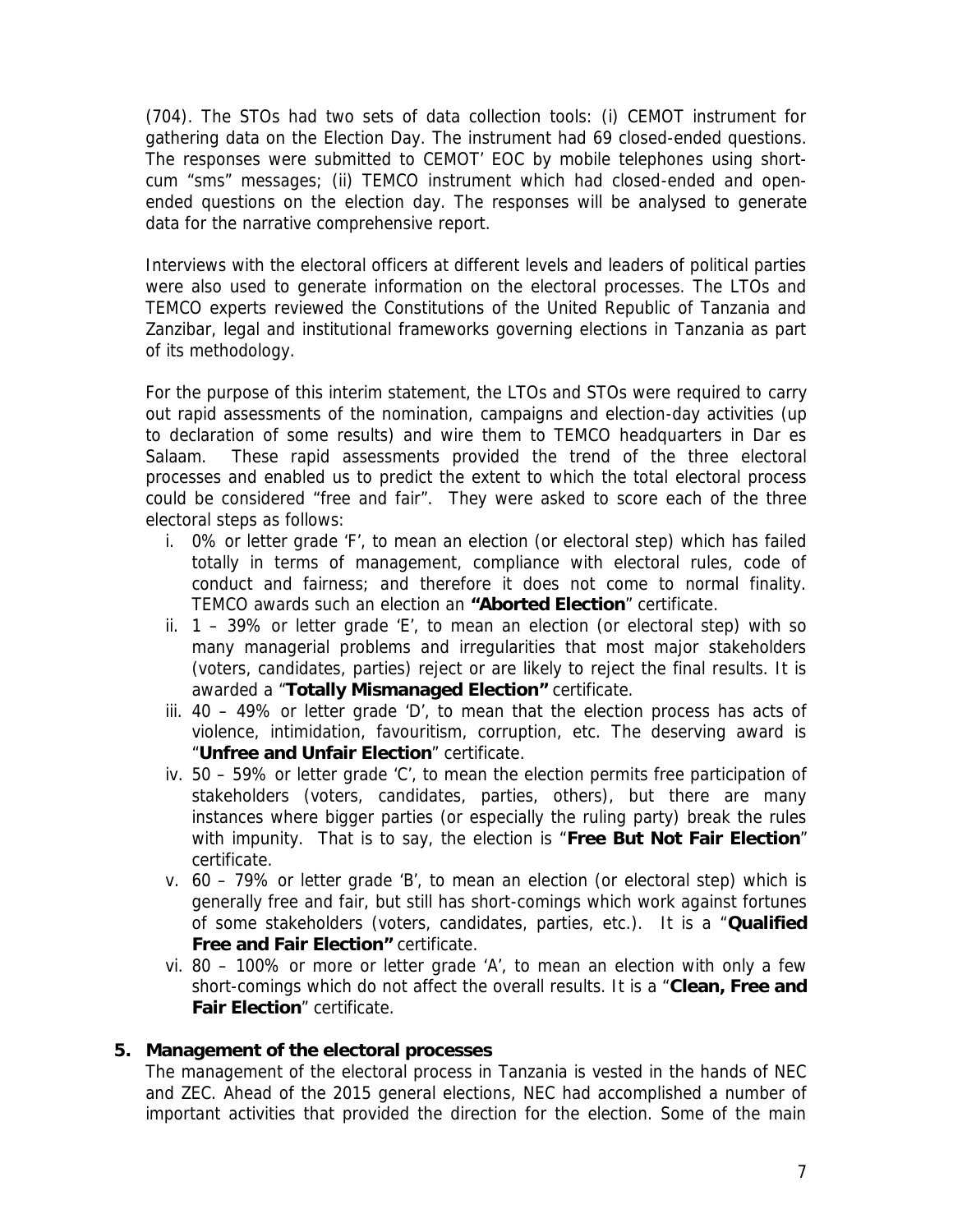activities were: (i) procurement and distribution of election materials, including the BVR kits; (ii) updating of the PNVR using the BVR (This exercise necessitated all eligible voters to update their particulars and surrender the previous OMR-generated cards); (iii) training of electoral officers at national, regional, district and ward levels; and (iv) preparation and issuance of codes of ethics for political parties and candidates as well as election observers.

Overall, NEC executed mandate, duties and responsibilities efficiently and in a manner that was largely professional despite resource constraints and enormous pressure exerted on it by the electoral stakeholders.

**6. Assessment of electoral processes**

#### **6.1 Electoral boundary delineation**

New electoral constituencies and wards were established, culminating into an increase of 25 constituencies, making a total of 264 from the previous 239, as well as new wards. Electoral wards were increased from 3,339 in 2010 to 3,957 in 2015. The drawing of electoral boundaries was properly undertaken, using a transparent, justifiable and consistent procedure, established by law, and included the use of criteria such as population size and geographical or administrative boundaries.

There were no complaints among electoral stakeholders against the manner in which the electoral boundaries were drawn. TEMCO observers' findings do not reveal incidents or evidence of 'gerrymandering' which could facilitate/lead to manipulation of election outcomes. TEMCO election observation mission commends NEC and ZEC for undertaking the electoral boundaries delineation process objectively and to the satisfaction of the stakeholders.

#### **6.2 Voter registration process**

TEMCO also noted that NEC had registered a total of 23,161,440 (96.85%) of voters out of the projected 23,913,184. This was a remarkable achievement despite the fact that NEC was somewhat under-resourced and was under pressure from various electoral stakeholders. Although there is no law in Tanzania which compels adults to register, the turn out for registration was excellent, demonstrating that people are conscious of their civic rights. The Commission used a credible and cleaned Permanent National Voters Register for the October 2015 elections.

The Team commends NEC for using the BVR technology for registration of voters instead of the Optical Mark Recognition (OMR) system which had been previously used. The use of BVR technology enabled NEC to weed out about 231,955 cases of multiple registration and 3,870 names of non-citizens in the voters' roll.

The Team also noted that the BVR process took relatively long to complete and there were no mechanisms to identify people who could register in accordance with the law. Moreover, the Diaspora and inmates serving less than a six months sentence were not allowed to register as voters.

#### **6.3 Intraparty nominations**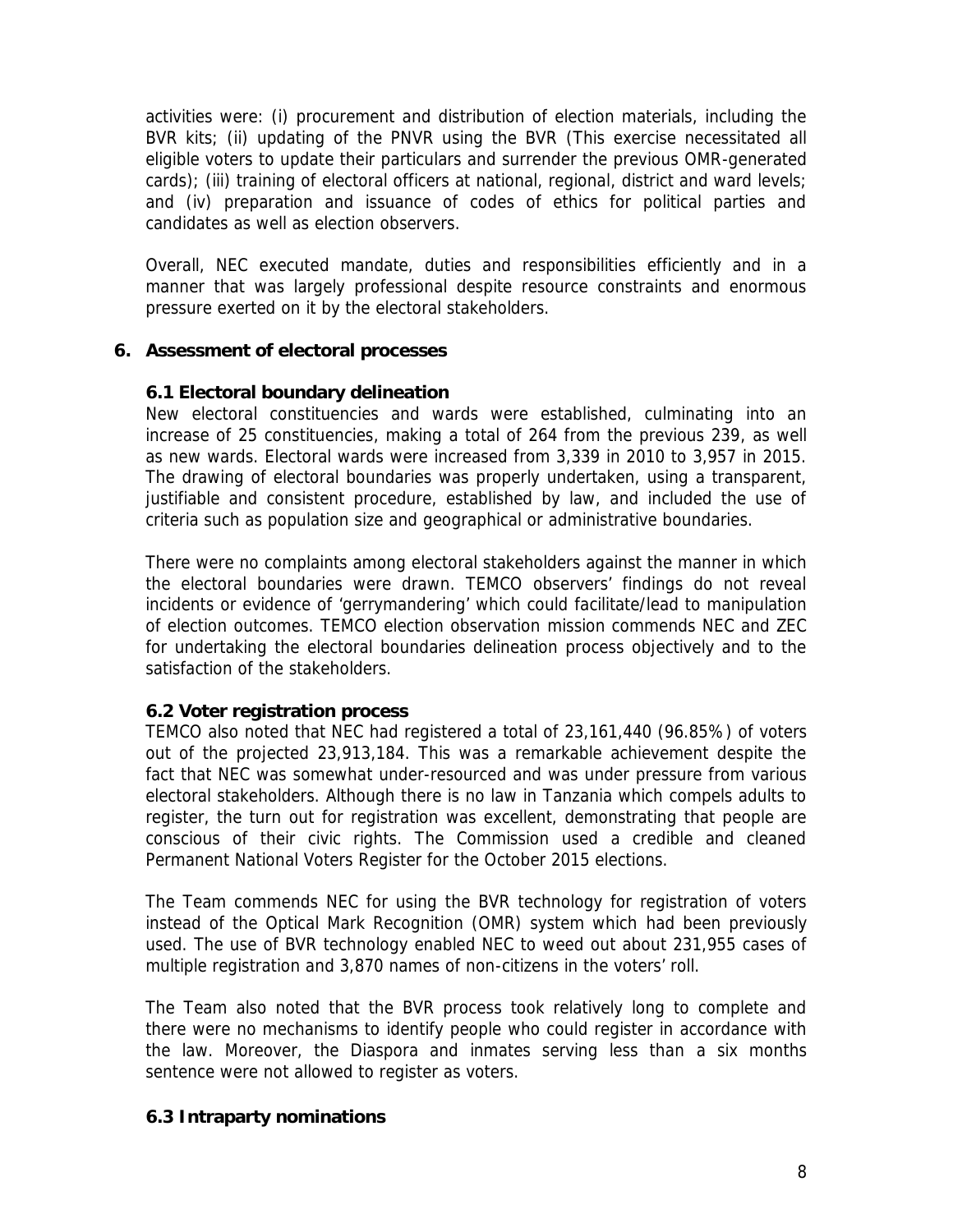The findings of TEMCO election observation mission revealed that nomination of candidates within many political parties fell short of democratic practices. Four major models of nominating candidates were employed: (i) handpicking model, (ii) application model, (iii) wait-for-defectors model, (iii) semi democratic and semi participatory model, and (iv) democratic cum participatory model. The handpicking model entailed leaders of political parties unilaterally appointing candidates of their own choice. This model was used by 'small' parties, especially those with no seats in parliament and local government councils, only with offices in Dar es Salaam and in very few regions. The application model was a new innovation whereby some parties especially the small ones invited interested individuals to stand for the party in various electoral positions at constituency and ward levels. Wait-for-defectors model was used by some political parties to create space for potential leaders who had failed to get nominations in their political parties. This was used by parties in the UKAWA coalition which in a way undermined the major pillars of a democratic nomination process. The semi-participatory model had elements of participation although leaders of political parties had a final decision. The democratic model was largely used by the ruling party and CUF especially in Zanzibar whereby interested members were invited to express their intention to seek the party's nomination to vie for positions at different levels including the presidency. Selection was carried out on merit and through voting depending on the selection criteria set by the party.

Some political parties resorted to the undemocratic nomination procedures partly because the Tanzania political party legislation does not provide for parties to create coalitions and alliances for electoral purposes.

Overall, TEMCO's observation reveals that after 23 years of existence, political parties in Tanzania have not transformed themselves into democratic institutions and have not performed well in one of their cardinal functions related to nurturing and grooming leaders. Moreover, their pace towards building and consolidating internal democracy is relatively slow.

#### **6.4 Nominations by NEC and ZEC**

NEC and ZEC are mandated to nominate names of candidates proposed by political parties to stand in elections at different levels. As well, the EMBs are empowered to handle objections against the nomination of candidates at different levels lodged by other candidates, returning officer, assistant retuning officer or Registrar of Political Parties. Persons aggrieved by lower level decisions have the right to appeal to the next level and finally to NEC or ZEC.

In the 2015 presidential elections, 10 candidates collected nomination forms from NEC. However, only eight (1 female [12.5%] and 7 males [87.5%]) satisfied the requirements and were nominated to stand for Union presidential election. Regarding Union parliamentary elections, 1,218 (985 males [80.9%] and 233 females [19.1%]) were nominated by NEC. The local council election had 10,879 candidates (10,191 males [93.7%] and 679 females [6.3%]).

As required by the electoral legislation, NEC received and determined all appeals by either reinstating or upholding the verdict of the lower level. There were cases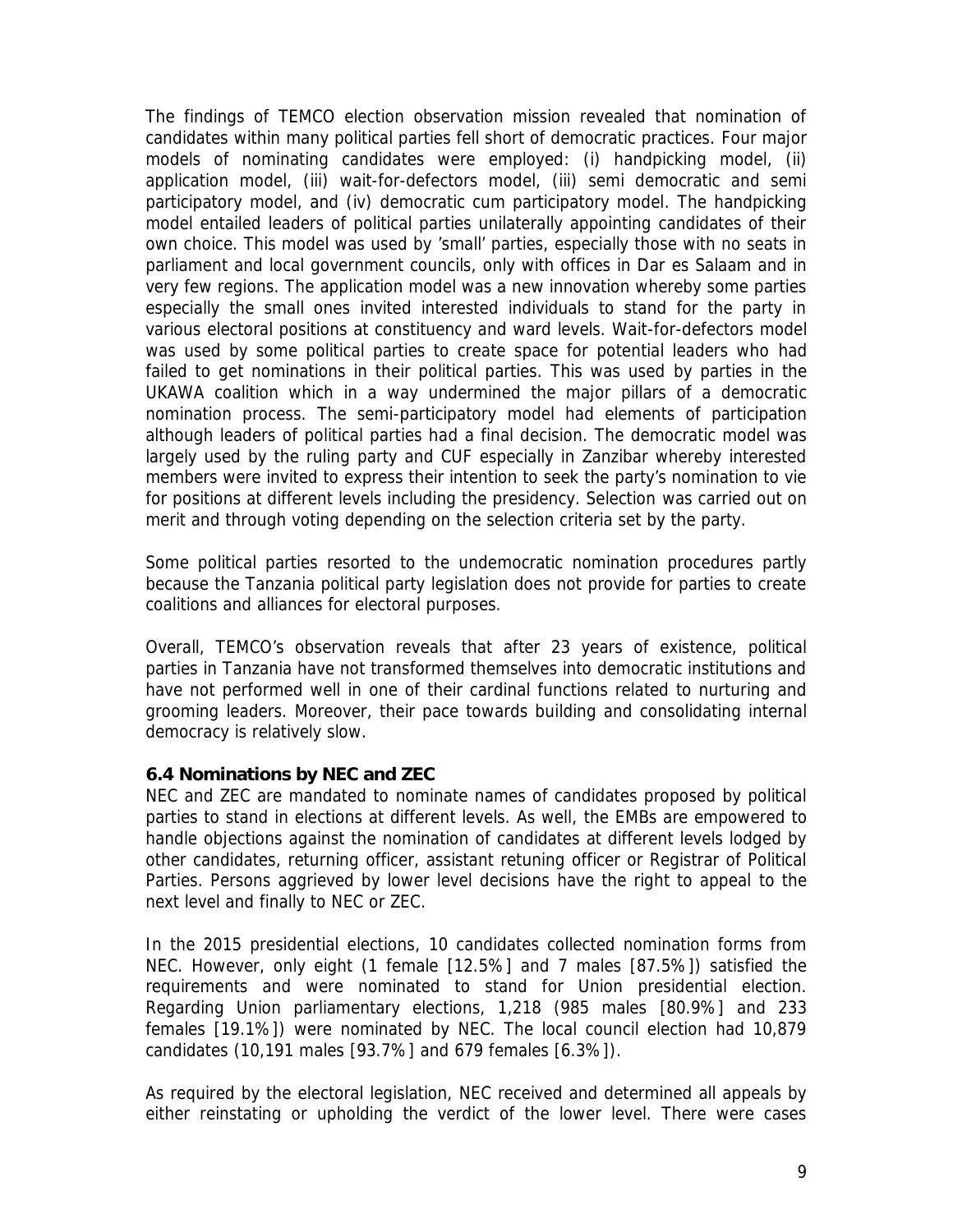where candidates were nominated unopposed at lower levels but NEC reinstated their candidature. Parliamentary appeals that were determined by NEC included those received from five constituencies namely, Tandahimba, Mwanga, Wanging'ombe, Handeni Urban and Kasulu Urban. NEC also NEC received and determined appeals regarding 70 wards in relation to councillors' election. Contrary to the 2010 elections where 16 CCM parliamentary candidates and 500 councillorship candidates were elected unopposed, the unopposed parliamentary candidate phenomenon did not feature in the 2015 election.

Overall, NEC handled the nomination process in accordance with the law and handled appeals in a manner that satisfied political parties. It is also worth noting that women who were nominated by NEC were very few and this raises questions efficacy of interventions geared at emancipating women to participate in elections as contestants.

Observers' assessment of nominations in 150 constituencies out of 264 observed by TEMCO is shown in Table 1 below.

| Nature and character of nominations                                                                                                                                                                                                                                                                                               | <b>Marks</b><br>&<br>grades | Frequency   | Percentage |
|-----------------------------------------------------------------------------------------------------------------------------------------------------------------------------------------------------------------------------------------------------------------------------------------------------------------------------------|-----------------------------|-------------|------------|
| The conduct of intra-party nominations was<br>marred by severe irregularities. There was so<br>much favouritism, foul-play and corruption to<br>the extent that some candidates decided to<br>withdraw from the preferential voting process<br>or took legal or lodged formal complaints.<br>Nominations were an aborted process. | F(0%)                       | $\mathbf 0$ | 0.00       |
| Nominations were disrupted or mismanaged<br>to the extent that stakeholders could not<br>accept the nominees. It was like a student<br>who failed an exam.                                                                                                                                                                        | $E(1-39%)$                  | $\mathbf 0$ | 0.00       |
| Nominations were marred by numerous flaws<br>non-compliance<br>related<br>of<br>to<br>some<br>nominations rules, regulations and code of<br>management<br>conduct,<br>problems<br>and<br>instances of intimidation and favouritism.                                                                                               | $D(40-49%)$                 | 5           | 3.51       |
| nomination process permitted<br><b>The</b><br>free<br>participation of stakeholders (political parties,<br>candidates and voters), but there were many<br>instances of breach of nomination rules and<br>regulations, with impunity and there was<br>favouritism that worked against fortunes of<br>some candidates.              | $C(50-59%)$                 | 16          | 10.53      |
| The nominations were generally free and fair<br>but still had a few irregularities which in their<br>totality did not affect in any meaningful way<br>the final outcomes of the election and did not<br>work against the fortunes of stakeholders                                                                                 | B (60-69%)                  | 68          | 45.61      |

**Table 1: Assessment of the nomination process**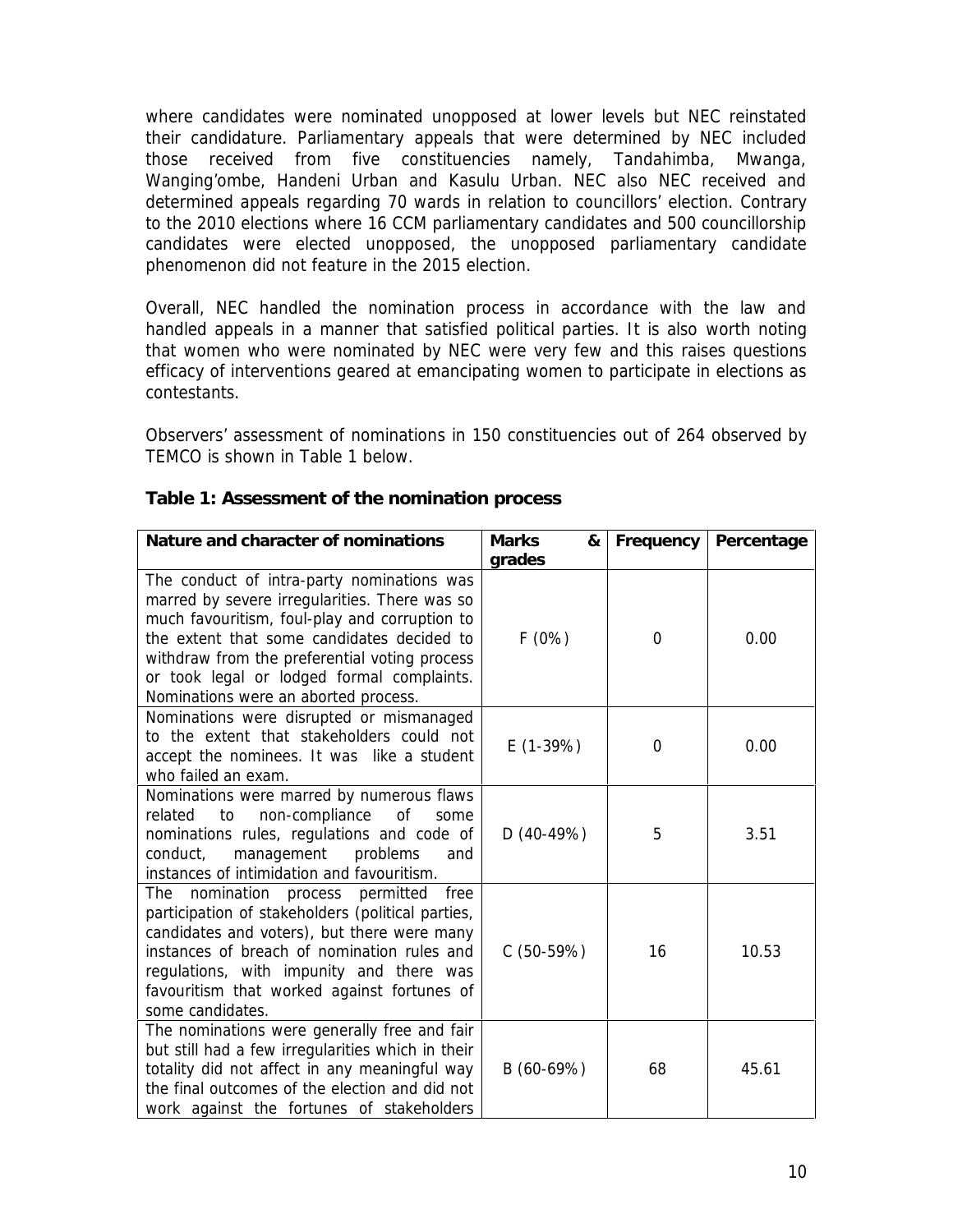| Nature and character of nominations                                                                                                                                        | <b>Marks</b><br>&<br>grades | Frequency | Percentage |
|----------------------------------------------------------------------------------------------------------------------------------------------------------------------------|-----------------------------|-----------|------------|
| (political parties, candidates and voters).                                                                                                                                |                             |           |            |
| The nominations had very few irregularities<br>which did not at all affect the overall results<br>of the elections. Overall, the nominations<br>were clean, free and fair. | A $(80 - 100\%)$            | 61        | 40.35      |
| Total                                                                                                                                                                      |                             | 150       | 100        |

Analysis of 150 constituencies suggest that if this pattern persists in all the constituencies the nomination process of 16 constituencies (10.53%) will be judged as "*free but not fair*"; in 68 constituencies (45.61%) the nomination process will receive "*qualified free and fair*" certification; and in another 61 constituencies (40.35%) of constituencies the nomination process will receive a "*clean free and fair*" certification.

#### **6.5 Assessment of campaigns**

Reports by TEMCO observers reveal pluses and minuses in the way political parties organised election campaigns. On the plus side the reports point to the following:

- i. There was a campaign timetable for presidential campaign rallies that all political parties largely adhered to. However, there were incidents where changes had to be made.
- ii. Only three political parties CCM, CHADEMA/UKAWA and ACT-Wazalendo managed to launch election campaigns at the national level alongside their political party manifestos.
- iii. Only two political parties CCM and CHADEMA/UKAWA attracted huge campaign rallies which were very well attended and they were generally peaceful.
- iv. Uniformed law enforcement officers were visible during presidential election campaigns.

On the minus side TEMCO observers' reports reveal the following:

- i. Although generally the campaigns were held in a peaceful manner, there were claims that clashes between followers of two main political parties resulted into loss of life in Tarime constituency.
- ii. There were isolated incidents of campaign meetings going beyond the specified time that is 6.00 pm. Despite this breach, the police were generally tolerant, thus averting possible standoffs/clashes.
- iii. Although there was a mutually agreed upon timetable at constituency level for parliamentary and councillorship rallies, on many occasions it was not adhered to.
- iv. Campaigns revolved around personalities and kind of demagoguery rather than institutions (political parties) and election manifestos.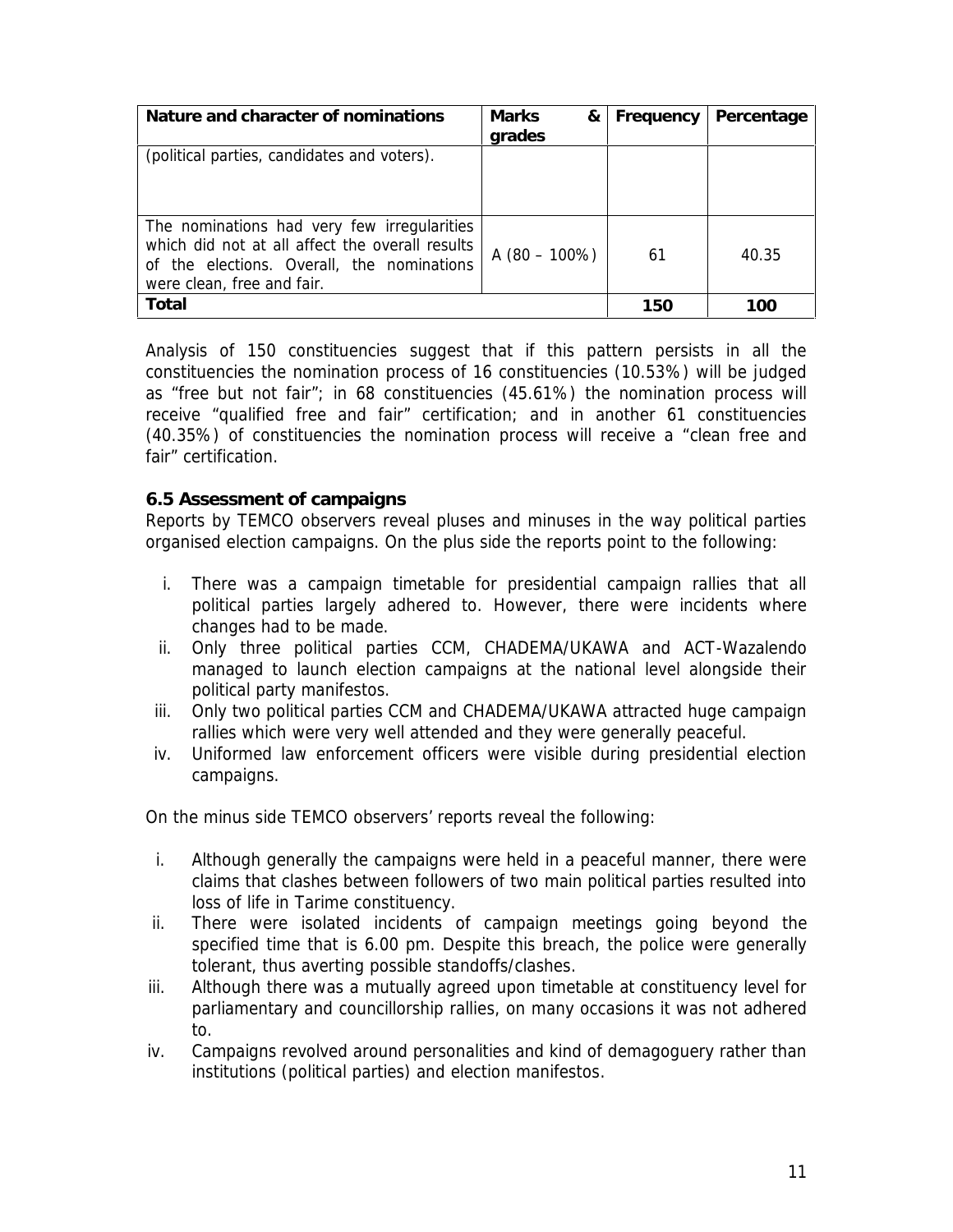- v. There were perceptions that the two major contending parties (CCM and CHADEMA/UKAWA) in the presidential race may have spent money beyond the set ceiling. However, this is hard to verify with confidence.
- vi. Many political parties were vividly under-resourced with the exception of CCM and CHADEMA/UKAWA; hence, the playing field was not level, which might have affected fairness in the elections.
- vii. There were isolated cases of negative campaigning, including the use of inflammatory and abusive language in campaign rallies.
- viii. There was widespread use of vernacular languages in some areas especially in parliamentary and local councillors' election contrary to the provisions of the election legislation and the code of ethics for political parties.

The assessment of TEMCO LOTs regarding the election campaigns is shown in the Table below.

| Nature and character of campaigns                                                                                                                                                                                                                                                                                                          | Marks &<br>grades | Frequenc<br>V  | Percentag<br>е |
|--------------------------------------------------------------------------------------------------------------------------------------------------------------------------------------------------------------------------------------------------------------------------------------------------------------------------------------------|-------------------|----------------|----------------|
| The conduct of campaigns was marred by acute<br>irregularities. There were so many incidents of<br>violence, sabotage, corruption, and provocation to<br>such an extent that some candidates withdrew<br>from the elections or took other measures. Election<br>campaigns were an aborted process.                                         | F(0%)             | $\Omega$       | $\overline{0}$ |
| Campaigns were disrupted or mismanaged to the<br>extent that it was not easy to understand what<br>happened. It was like a student who has failed an<br>exam.                                                                                                                                                                              | $E(1 - 39%)$      | $\overline{0}$ | $\mathbf 0$    |
| Campaigns<br>marred<br>by<br>were<br>numerous<br>shortcomings related to non-compliance of some<br>electoral laws, regulations and electoral code of<br>conduct, management problems incidents<br>of<br>intimidation and favouritism.                                                                                                      | $D(40 - 49%)$     | 4              | 2.63           |
| Campaigns<br>participation<br>0f<br>permitted<br>free<br>stakeholders (political parties, candidates and<br>voters) but there were many instances where<br>bigger parties or, especially, the ruling party broke<br>rules with impunity and there was favouritism that<br>worked against fortunes of some candidates and<br>their parties. | $C(50 - 59%)$     | 16             | 10.53          |
| The electoral campaigns were generally free and<br>fair but still had a few irregularities which in their<br>totality did not affect in any meaningful way the<br>final outcomes of the election and did not work<br>against the fortunes of stakeholders (political<br>parties, candidates and voters).                                   | $B(60 - 79%)$     | 88             | 58.77          |
| The electoral campaigns had very few irregularities<br>which did not at all affect the overall results of the<br>elections. Overall, the campaigns were clean, free<br>and fair.                                                                                                                                                           | A (80 - 100%)     | 42             | 28.07          |

#### **Table 2: Assessment of electoral campaigns**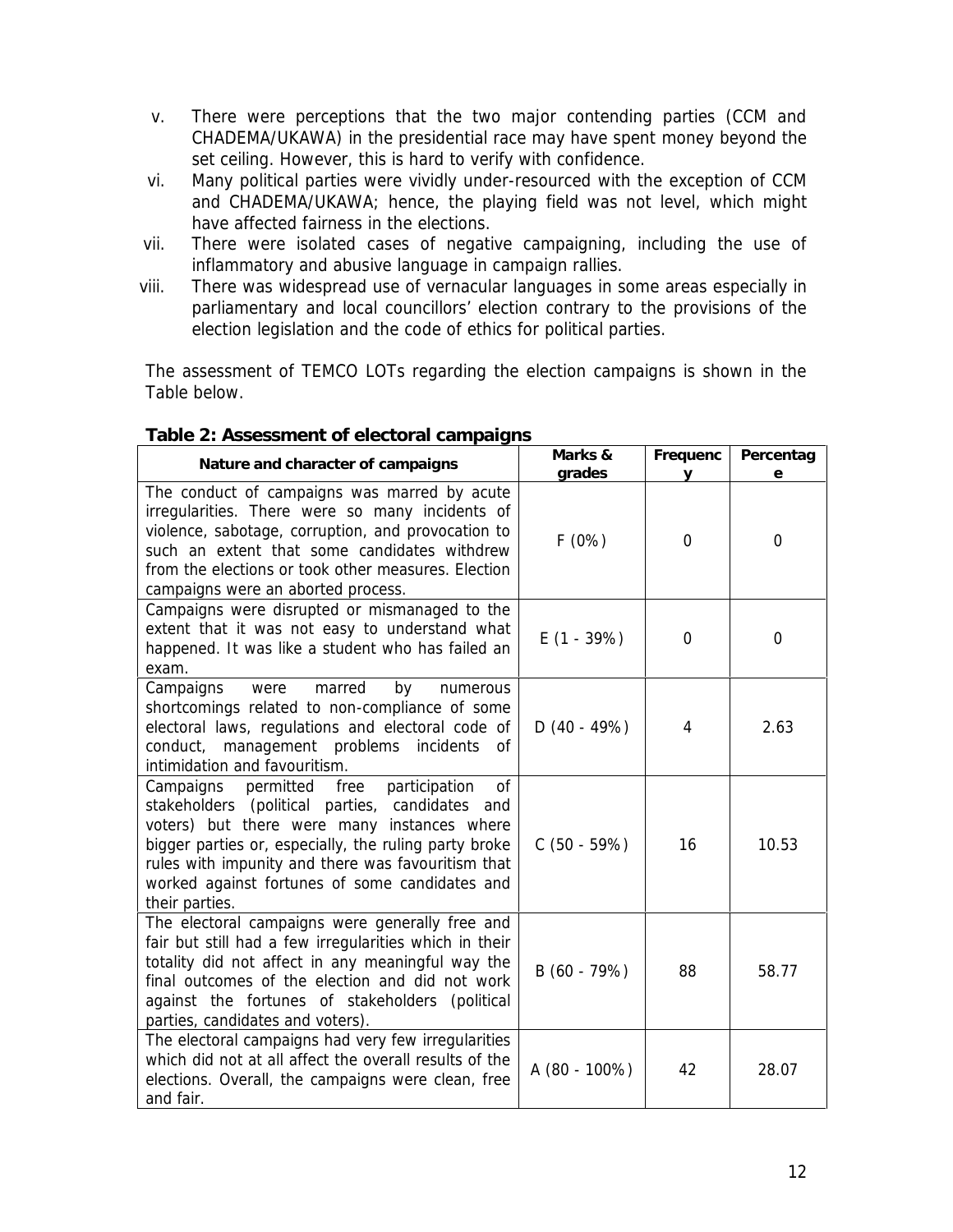| --<br>ldl<br>___ | <br>$\sim$<br>___ | $\cdot$<br>. .<br>____ |  |
|------------------|-------------------|------------------------|--|
|------------------|-------------------|------------------------|--|

The statistical data in Table 2 shows that campaigns in 16 constituencies (10.53%) deserve a "*free but not fair*" certificate; 88 constituencies (58.77%) receive a *"qualified free and fair"* certificate; and 42 constituencies (28.7%) qualify for a "*clean, free and fair*" certification.

TEMCO observers did not report an incident where a candidate or a political party was deliberately denied the opportunity to conduct campaigns. Thus, in the light of the data in Table 2 it seems plausible to conclude that the campaigns were peaceful. However, there were a few shortcomings which could not adversely affect the quality of elections.

**6.6 Election day: Voting, vote counting and declaration of results**

On the polling day, TEMCO deployed a total of 7,500 observers to observe the Election Day activities including voting, vote counting and declaration of results. Moreover, TEMCO benefitted from the data that was generated by CEMOT's Election Observation Centre which showed the following facts.

- i. A total of 6080 polling stations (94%) which were observed opened on or before 7.00 am which was the official time, 249 (4%) opened from 07.31 am to 08.00 am. Only 115 polling stations (2%) opened at 08.01 am onwards.
- ii. Of the 6,579 polling stations that had TEMCO/CEMOT observers, 5,921 (90%) had adequate polling materials, whereas 658 (10%) had a shortage of polling materials, particularly stamps.
- iii. There were incidents in which voters' names did not appear in the voter register. TEMCO observation revealed that names of 1,224 (18%) voters out of 6,579 polling stations were missing.
- iv. TEMCO observers noted the presence of agents of only two political parties, CCM and CHADEMA/UKAWA. Out of the 6,579 polling stations, CCM had 6,475 (98%), CHADEMA/UKAWA had 6,351 (97%), and other parties had a total of 4,585 (70%).
- v. A total of 6,259 polling stations (95%) out of 6,579 had uniformed police officers.
- vi. A total of 6,075 polling stations (92%) out of 6,579 provided easy access to people with disability.
- vii. Out of 5,770 polling stations observed by TEMCO, in 5,736 polling stations (99%) electoral officers verified voters ID.
- viii. Signs of campaigns were visible at 245 polling stations (4%) out of 5,770 polling stations observed.
- ix. Out of 5,770 polling stations observed by TEMCO, in 5,161 polling stations (89%) electoral officers checked for signs of indelible ink on voters' fingers.
- x. In 2,492 polling stations (43%) out of 5,770 polling stations observed by TEMCO, voters were still in the queue by 04.00 pm which was the official closing time.
- xi. The last person on the queue voted between 05.00 pm and 05.30 pm in 824 (43%) out of the 5,770 polling stations observed.
- xii. Vote counting started immediately after the last person on the queue had casted his/her vote.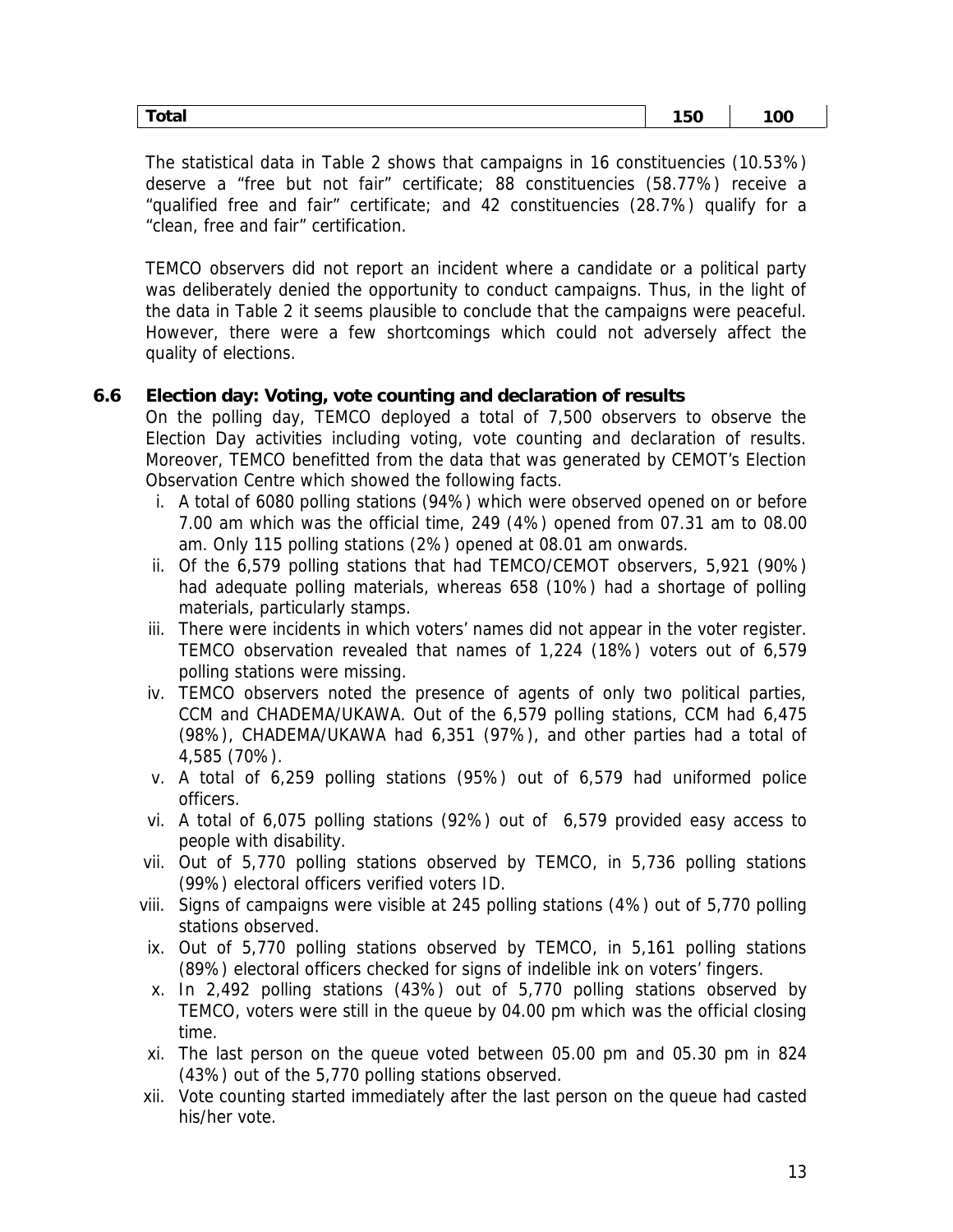- 2,206 (41%) polling stations out of 5,325 observed by TEMCO were converted into counting stations and the counting process commenced between 04.30pm and 05.00 pm.
- 1,280 (24%) polling stations out of 5,325 observed by TEMCO were converted into counting stations and the counting process commenced after 05.00 pm.
- xiii. TEMCO observers witnessed the results of various electoral posts being posted outside the counting stations as follows: Presidential election 5038 (96%); parliamentary 4,887 (92%); and councillors' election 5038 (96%).
- xiv. TEMCO witnessed friction arising out of claims of delayed announcements of parliamentary results in some constituencies including Mbagala, Kinondoni, Ubungo, Kibamba, Kawe, Mbozi, Temeke, Simanjiro and Babati which in some cases degenerated into chaos.

All TEMCO STOs were required to provide an overall assessment of the polling day, taking into account the extent to which voting, vote counting and declaration of results were carried out in their respective polling stations. The result of the assessment is shown in Table 3 below:

| Nature and character of voting and vote<br>counting                                                                                                                                                                                                                                                                                                                | Marks<br>&<br>grades | Frequency   | Percentage |
|--------------------------------------------------------------------------------------------------------------------------------------------------------------------------------------------------------------------------------------------------------------------------------------------------------------------------------------------------------------------|----------------------|-------------|------------|
| The conduct of voting and vote counting was<br>marred by severe irregularities. There were<br>so many incidences of violence, corruption<br>and provocation to such an extent that some<br>candidates decided to withdraw from the<br>election or took other measures. The polling<br>day was an aborted process.                                                  | F(0%)                | 1           | 0.01       |
| Voting and vote counting were disrupted or<br>mismanaged to the extent that it was not<br>possible to understand what happened. It<br>was like a student who has failed an exam.                                                                                                                                                                                   | $E(1-39%)$           | $\mathbf 0$ | 0          |
| Voting and vote counting were marred by<br>numerous flaws related to non-compliance of<br>some electoral laws, regulations and code of<br>management<br>problems<br>and<br>conduct,<br>instances of intimidation and favouritism.                                                                                                                                  | $D(40-49%)$          | 10          | 0.13       |
| The voting and vote counting processes<br>permitted free participation of stakeholders<br>(political parties, candidates and voters) but<br>there were many instances where bigger<br>parties or, especially, the ruling party broke<br>rules with impunity, and there<br>was<br>favouritism that worked against fortunes of<br>some candidates and their parties. | $C(50-59%)$          | 122         | 1.62       |

**Table 3: Assessment of the polling day**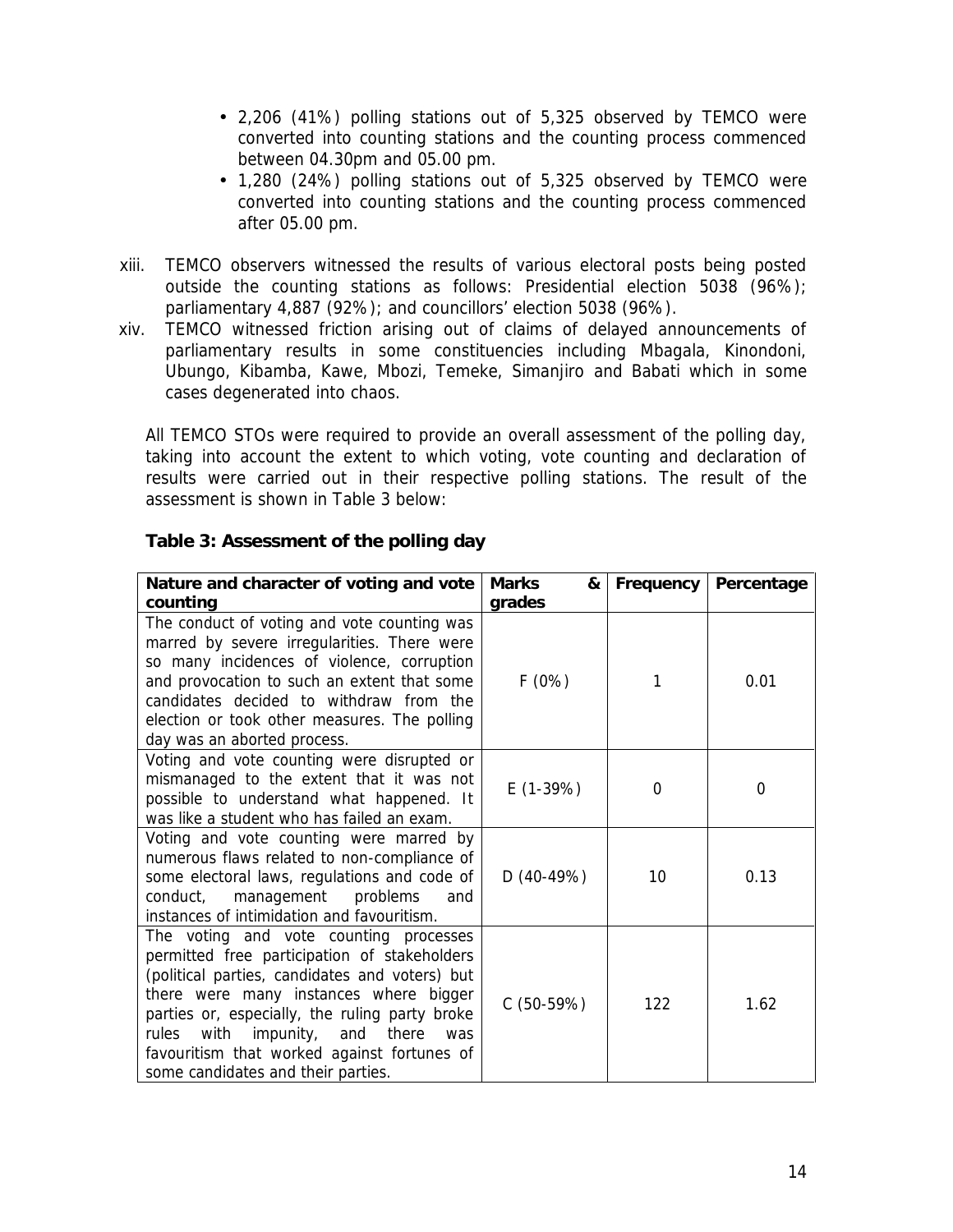| Nature and character of voting and vote<br>counting                                                                                                                                                                                                                                                          | Marks<br>&<br>grades | Frequency | Percentage |
|--------------------------------------------------------------------------------------------------------------------------------------------------------------------------------------------------------------------------------------------------------------------------------------------------------------|----------------------|-----------|------------|
| Voting and vote counting were generally free<br>and fair but still had a few irregularities which<br>in their totality did not affect in any<br>meaningful way the final outcomes of the<br>election and did not work against the<br>fortunes of stakeholders (political parties,<br>candidates and voters). | $B(60-69%)$          | 1612      | 21.49      |
| The voting and vote counting processes had<br>very few irregularities which did not at all<br>affect the overall results of the elections.<br>Overall, voting and vote counting processes<br>were clean, free and fair.                                                                                      | A $(80 - 100\%)$     | 5755      | 76.74      |
| Total                                                                                                                                                                                                                                                                                                        |                      | 7500      | 100        |

As shown in Table 3, about 5,755 of STOs (76.74%) show that the election day processes had few shortcomings which did not affect significantly the voting and vote counting processes. In this regard, they deserve a "*clean, free and fair*" certification. The voting and vote counting activities in 1,612 polling stations (21.5%) are awarded a "*qualified free and fair*" certificate, whereas 122 polling stations (1.62%) deserve a "*free but not fair*" certificate.

**7. Overall assessment of the 2015 general elections**

TEMCO LTOs having generated information on the pre-election, election day and post-election processes, they were required to provide an informed, candid and objective verdict on the overall Tanzania 2015 general elections. Their judgment is shown in Table 4 below.

| Table 4: Overall assessment of the election processes |  |
|-------------------------------------------------------|--|
|-------------------------------------------------------|--|

| Overall Assessment of 2015 Election                                                                                                                                                                                                                                                                   | <b>Marks</b><br>&<br>grades | Frequency   | Percentage |
|-------------------------------------------------------------------------------------------------------------------------------------------------------------------------------------------------------------------------------------------------------------------------------------------------------|-----------------------------|-------------|------------|
| elections were marred<br>The<br>by<br>severe<br>irregularities. There were so many incidences<br>of violence, corruption and provocation to<br>such an extent that some candidates decided<br>to withdraw from the election or took other<br>measures. The entire election was an aborted<br>process. | F(0%)                       | $\mathbf 0$ | 0          |
| The elections were disrupted or mismanaged<br>to the extent that it is not possible to<br>understand what happened. It is like a<br>student who has failed an exam.                                                                                                                                   | $E(1-39%)$                  | $\mathbf 0$ | 0          |
| The elections were marred by numerous<br>flaws related to non-compliance of some<br>laws, regulations and code of<br>electoral<br>conduct,<br>management<br>problems<br>and<br>instances of intimidation and favouritism.                                                                             | $D(40-49%)$                 | $\mathbf 0$ | 0          |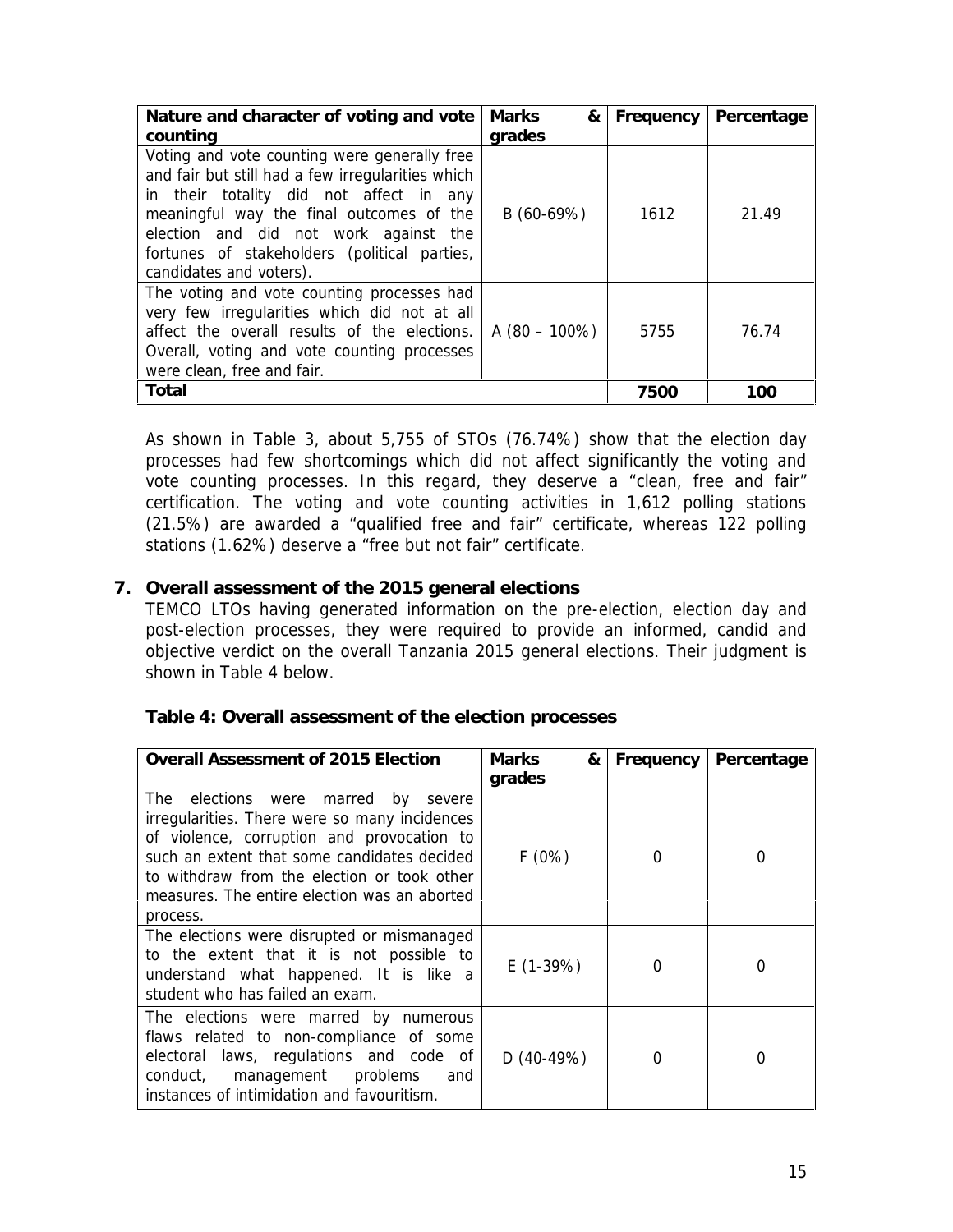| The elections permitted free participation of<br>stakeholders (political parties, candidates and<br>voters) but there were many instances where<br>bigger parties or, especially, the ruling party<br>broke rules with impunity, and there was<br>favouritism that worked against fortunes of<br>some candidates and their parties. | $C(50-59%)$   | 5   | 3.51  |  |
|-------------------------------------------------------------------------------------------------------------------------------------------------------------------------------------------------------------------------------------------------------------------------------------------------------------------------------------|---------------|-----|-------|--|
| The elections were generally free and fair but<br>still had a few irregularities which in their<br>totality did not affect in any meaningful way<br>the final outcomes of the election and did not<br>work against the fortunes of stakeholders<br>(political parties, candidates and voters).                                      | $B(60-69%)$   | 67  | 44.74 |  |
| The elections had very few irregularities<br>which did not at all affect the overall results<br>of the elections. Overall, the elections were<br>clean, free and fair.                                                                                                                                                              | A $(80\% + )$ | 78  | 51.75 |  |
| Total                                                                                                                                                                                                                                                                                                                               |               | 150 | 100   |  |

The overall assessment shows that the conduct of electoral activities during the entire electoral cycle in 5 constituencies (3.51%) qualify for the award of "*free but not fair*" certificate; electoral activities in 67 constituencies (44.74%) are considered for a "*qualified free and fair*" certification; while election activities in 78 constituencies (51.75%) deserve a "*clean, free and fair*" certificate.

Broadly, the Tanzania (Union) 2015 elections deserved a "*clean, free and fair*" certificate. However, taking into account the perceptions and concerns of various electoral stakeholders regarding the independence of the electoral commission, legal and instructional frameworks, and minor shortcomings identified by observers, TEMCO is unable to issue a "*clean, free and fair*" certificate. As such, TEMCO awards the Tanzania 2015 Union Elections a "*QUALIFIED FREE AND FAIR*" certificate.

**8. Zanzibar elections**

TEMCO notes with concern and surprise the decision by ZEC Chairman to annul Zanzibar elections because of what was claimed to be "irregularities and gross violation of laws and election regulations". The specific incidents that were cited by the ZEC boss include incidents of intimidation of voters in political parties' strongholds, usurping of ZEC's mandate over the announcement of presidential election results, differences which degenerated into fighting among ZEC members, and the number of voters at some polling stations exceeding that of the voters in the register, particularly in Pemba.

TEMCO deployed 22 LTOs and 704 STOs in Zanzibar. The LTOs were in Zanzibar 43 days before the election. Both LTOs and STOs observed the election day processes including polling, vote counting, declaration of results and immediate post-election episodes. Their preliminary reports show that the pre-electoral processes and election day activities were conducted professionally, and in an orderly and peaceful manner to the satisfaction of many electoral stakeholders. Surprisingly, the decision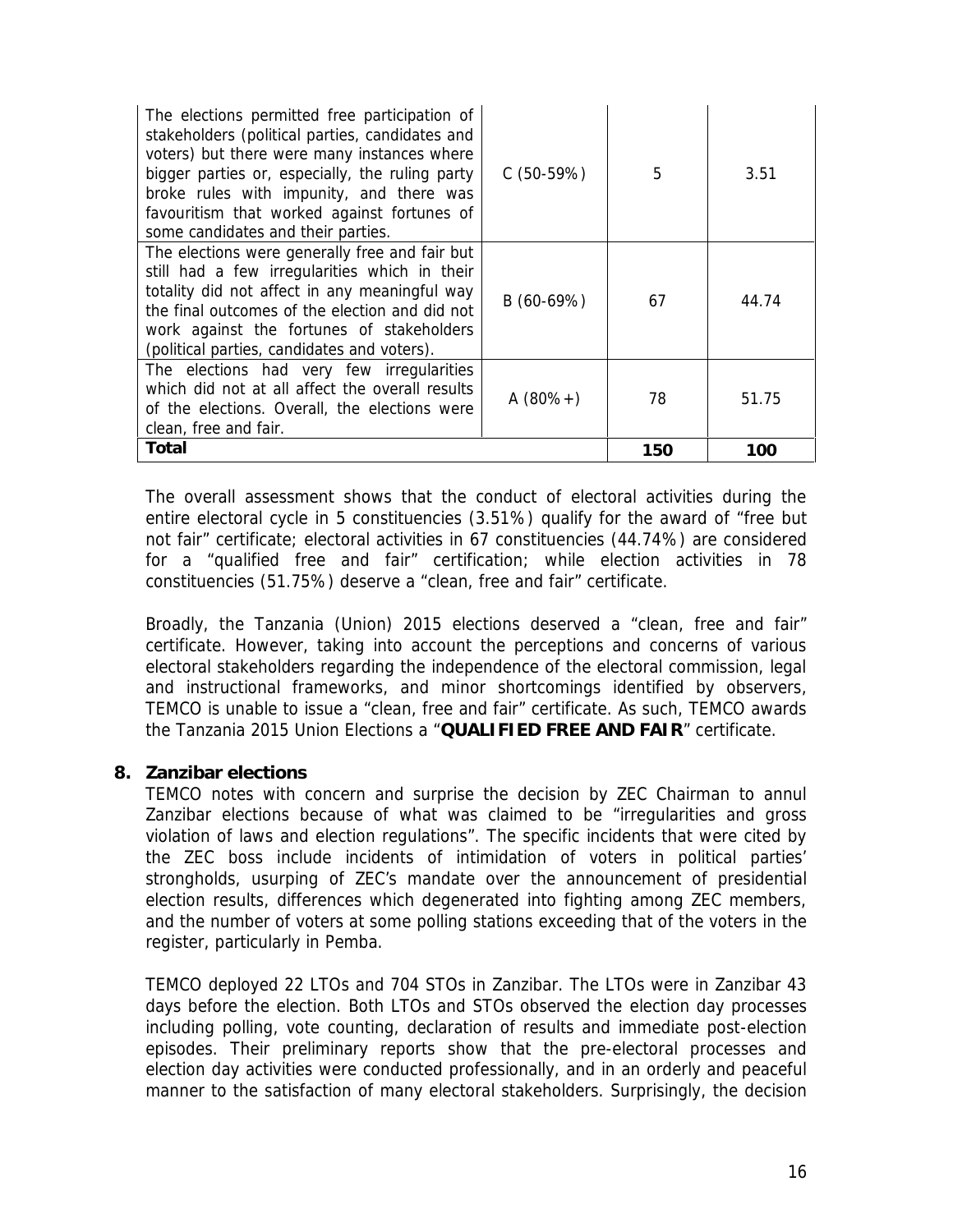to nullify the Zanzibar elections was made when presidential results were being announced.

TEMCO was also shocked by the unsigned statement issued to the public by CUF on 26<sup>th</sup> October, 2015 carrying the title "The Civic United Front Wins Historic Victory in Zanzibar Election". Part of the statement reads as follows:

*As of 9.30 this morning, Maalim Seif Hamad, the presidential candidate of the Civic United Front in Zanzibar, had secured 200,077 votes against his rival Dr. Ali Mohamed Shein of CCM with 178,363 votes. This constitutes a majority for CUF of 21,714 votes -52.87% against 47.13%. …The people of Zanzibar have spoken. …There is now no question that Maalim Seif has won the presidential election in Zanzibar and that the ruling party has been defeated for the first time since 1977.*

In the light of the preceding account, ZEC's decision and CUF's statement leave a lot to be desired. They have generated heated debate and serious concerns among election stakeholders in Zanzibar including political parties, presidential contestants and domestic and international observers. TEMCO election observation mission remains concerned about the situation in Zanzibar; hence, TEMCO urges

- i. the Zanzibar Electoral Commission (ZEC) to reconsider its decision with a view to attaining democratic credible, free and fair elections as well as consolidating peace and stability in Zanzibar within the spirit of *Maridhiano* (Reconciliation) which has facilitated smooth functioning of the Government of National Unity installed in 2010;
- ii. political parties and presidential candidates to respect the powers and mandates vested into ZEC in accordance with the provisions of the Zanzibar Constitution and relevant electoral legislation;
- iii. all election stakeholders particularly the key actors, CUF and CCM, to remain calm, refrain from the use of violence, and avoid making statements that could either fuel or increase tensions as well as unhealthy conflicts;
- iv. the aggrieved parties to address disputes emanating from the annulment of the October  $25<sup>th</sup>$  poll through the existing legal frameworks in order to preserve peace, law and order;
- v. the top leadership of the United Republic of Tanzania to consider looking for the ways and means to resolve the incipient conflict which may undermine peaceful co-existence not only in Zanzibar but also on the Mainland;
- vi. all peace-loving people including the international community, development partners, religious leaders, civil society organisations, retired presidents, the media and all responsible citizens to play a reconciliatory role in order to find a speedy resolution to the issues emanating from the 2015 Zanzibar elections; and
- vii. ZEC commissioners to account for the circumstances leading to the annulment of the elections;
- viii. the appointing authority to take disciplinary action against ZEC staff for their role in the annulment.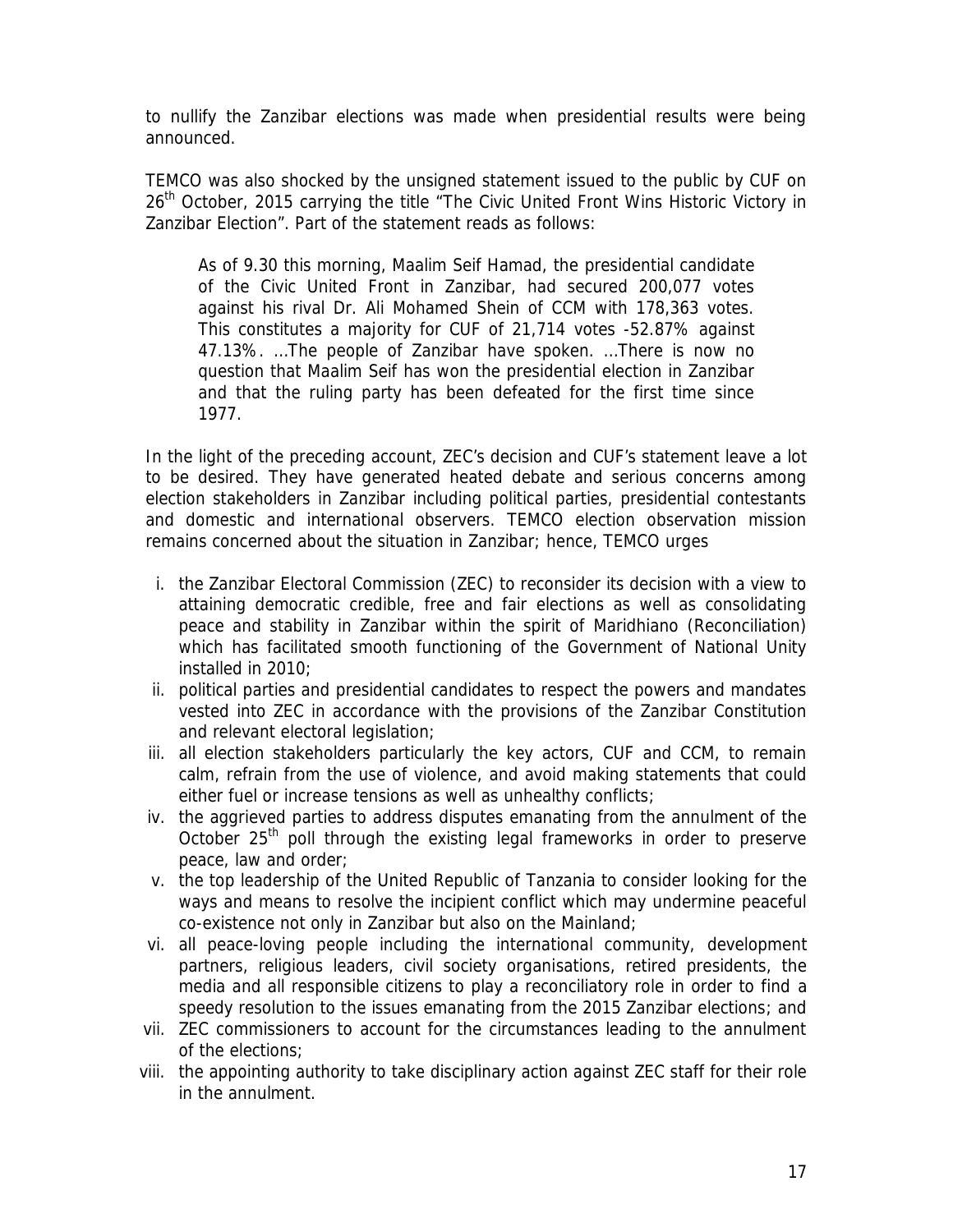# **9. Conclusion and preliminary recommendations**

**9.1 Conclusion**

Overall, the Tanzania 2015 general elections, with the exception of Zanzibar elections, were well managed and the outcomes reflect the will of the electorates. TEMCO election observation mission: (i) congratulates the people of the United Republic of Tanzania for exercising their civic duty by turning out in big numbers for BVR process, attending campaign rallies and voting on the election day as well as preserving peace and harmony throughout the election period; (ii) commends the National Electoral Commission (the chairman, his deputy, commissioners and staff) for executing their mandates professionally, responsibly, diligently within the ambit of the law; (iii) commends all contestants (winners and losers) for the Union and Zanzibar presidential elections, as well as for parliamentary, house of representatives and local council elections; and also commends other stakeholders including the media, civil society organisations, faith based organisations and development partners for supporting the elections in different ways.

TEMCO congratulates the women particularly CCM's presidential running mate and ACT-Wazalendo presidential candidate. In addition, a big number of women who stood for parliamentary and councillorship elections proved their prowess by winning in the constituencies that were hitherto dominated by men. TEMCO is aware that elections were postponed in different constituencies and wards largely due to the passing on of candidates. They departed before accomplishing their intended political missions and objectives. May the Almighty God rest their Souls in Eternal Peace.

TEMCO wishes to congratulate contestants who won the elections at different levels, and on the same vein, wishes to express commensuration to members in the opposition particularly those in the umbrella of UKAWA for the results announced by NEC, but also congratulate them for posing a formidable challenge that was quite unprecedented in the political history of Tanzania. As the political tension and election dust start to settle, both the winners and losers should bear in mind that the peaceful election was a result of the basic values that hold together Tanzanians including tolerance of dissent, spirit of unity, peace and harmony and indeed Tanzanians desire to build and consolidate democracy.

# **9.2 Recommendations**

Taking to account the findings of the TEMCO election observation mission, a number of recommendations are directed to different stakeholders in the electoral management process in order to improve the management of elections in Tanzania.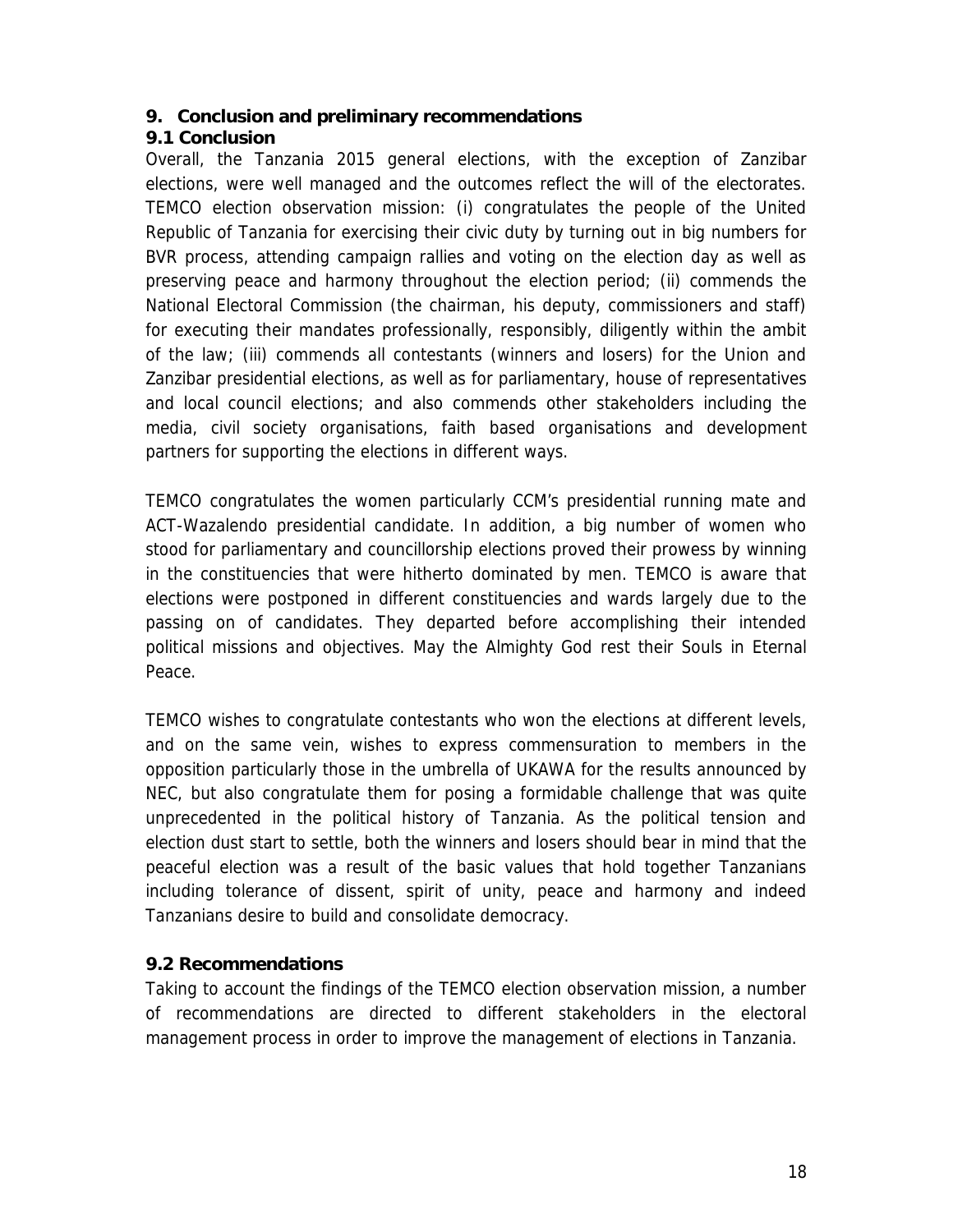# **9.2.1 Government of the United Republic of Tanzania**

The government is advised to consider the possibility of undertaking comprehensive electoral reforms with the view to:

- i. increasing the confidence and trust of the electoral stakeholders in the election management bodies particularly the manner in which the commissioners and the director of elections are appointed and the need for EMBs to have own staff;
- ii. reviewing or amending electoral legislation in order to provide independent candidature, challenge presidential election results in a court of law and allow the Diaspora to participate in elections;
- iii. developing and implementing a comprehensive civic education strategy to govern the provision of voter education;
- iv. taking measures to strengthen the institutions responsible for youth socialisation in order to regulate their behaviour to enable them to become patient, responsible citizens and learning to control their emotions;
- v. taking measures geared at enhancing the conduct of the social media during elections to avoid distortion of electoral processes;
- vi. amending the Political Parties Act in order to have a provision that allows political parties to form alliances/coalitions for electoral purposes.

# **9.2.2 National Electoral Commission**

As already alluded to, TEMCO is broadly satisfied with the performance of NEC regarding the management of the 2015 elections. The following recommendations are made:

- i. Using the rich experiences and competencies that NEC gained in organising the 2015 elections, NEC should consider initiating preparation for the Constitutional Referendum taking into account that a credible Permanent National Voters Register (PNVR) is now in place.
- ii. NEC should undertake regular updates of the PNVR as stipulated by the law. This would also help eligible voters whose names were missing in the register to be included.

# **9.2.3 Political parties**

Political parties are major players in elections. TEMCO recommends that the political parties should:

- i. respect and conduct themselves in accordance with the electoral laws, rules, regulations and codes of conduct;
- ii. learn to address their grievances related to elections through the proper channels, i.e., courts of law;
- iii. take measures that would build, enhance and consolidate internal democracy specifically during nomination of candidates;
- iv. learn to accept election outcomes rather than disputing results after elections;
- v. take measures that would motivate and enhance the participation of women in vying for leadership positions;
- vi. refrain from usurping the powers of the Electoral Management Bodies; and,